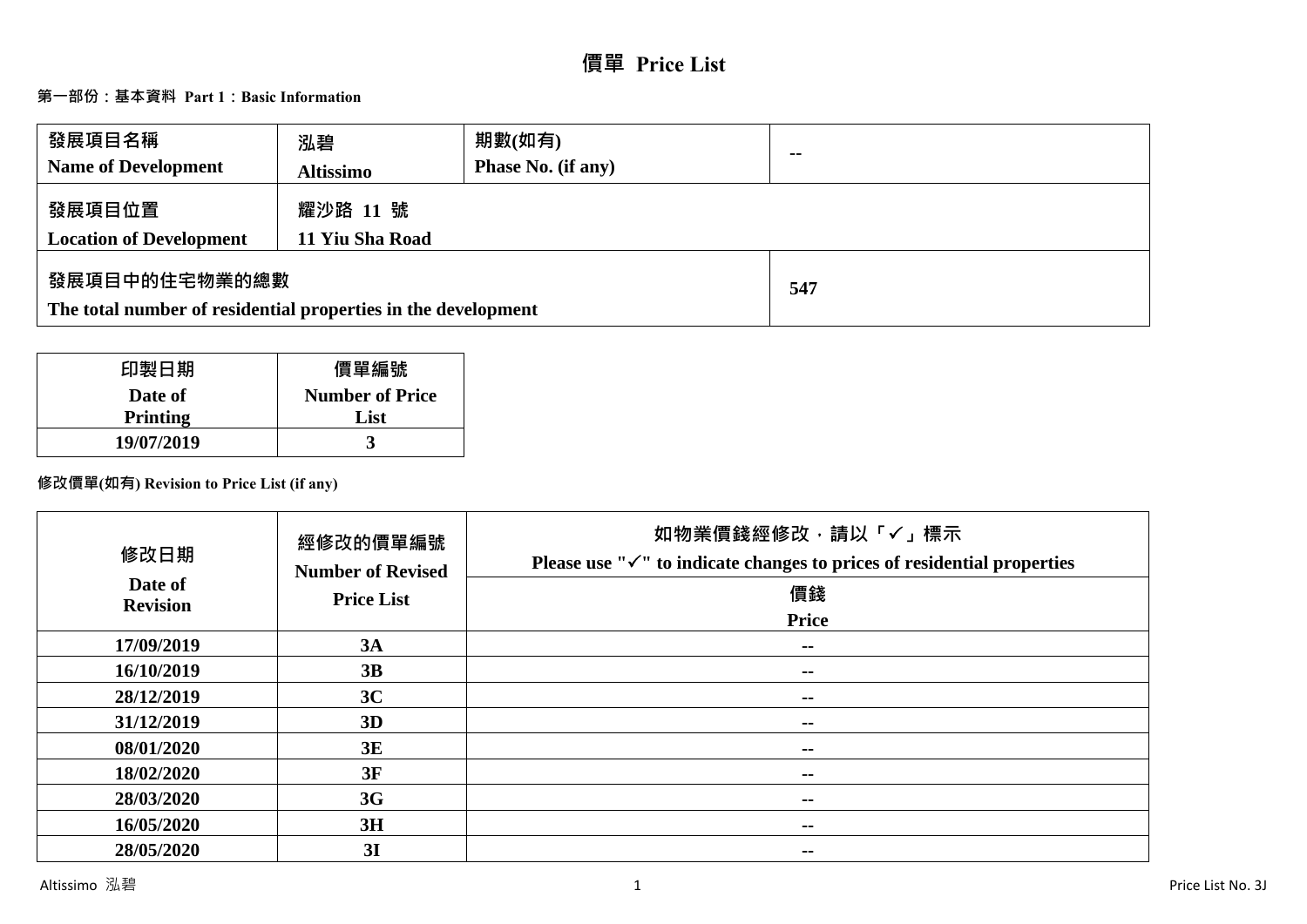| $\sim$<br>,, | $\sim$<br><b>7/06</b> |  |  |
|--------------|-----------------------|--|--|
|--------------|-----------------------|--|--|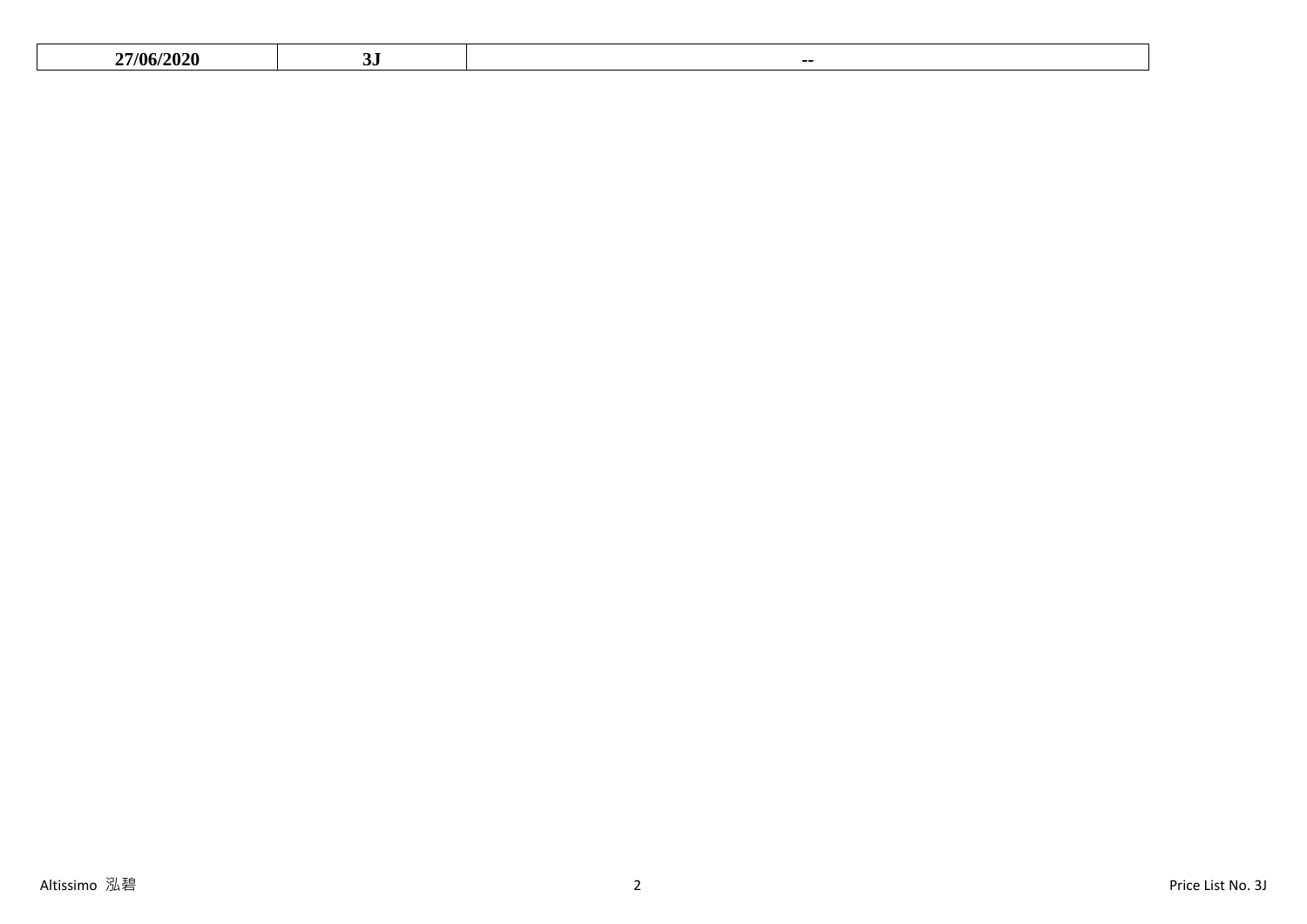# 第二部份:面積及售價資料 Part 2: Information on Area and Price

| Description of Residential | 物業的描述<br>Property |             | 實用面積<br>(包括露台,工作平台及陽台 如有)<br>平方米(平方呎)                                                                 | 售價(元)        | 實用面積<br>每平方米/呎售價<br>元·每平方米                                                     |                                            |                     |    | 其他指明項目的面積(不計算入實用面積)      | 平方米(平方呎)<br>sq. metre (sq. ft.) |                         |            | Area of other specified items (Not included in the Saleable Area) |               |            |
|----------------------------|-------------------|-------------|-------------------------------------------------------------------------------------------------------|--------------|--------------------------------------------------------------------------------|--------------------------------------------|---------------------|----|--------------------------|---------------------------------|-------------------------|------------|-------------------------------------------------------------------|---------------|------------|
| 大廈名稱<br>Block<br>Name      | 樓層<br>Floor       | 單位<br>Unit  | Saleable Area<br>(including balcony, utility platform and<br>verandah, if any)<br>sq. metre (sq. ft.) | Price $(\$)$ | (元·每平方呎)<br>Unit Rate of Saleable Area<br>\$ per sq. metre<br>$$$ per sq. ft.) | 空調機房<br>Air-<br>Conditioning<br>plant room | 窗台<br>Bay<br>window | 閣樓 | 平台<br>Cockloft Flat roof | 花園<br>Garden                    | 停車位<br>Parking<br>space | 天台<br>Roof | 梯屋<br>Stairhood                                                   | 前庭<br>Terrace | 庭院<br>Yard |
| T <sub>1</sub>             |                   | $\mathsf C$ | 44.154 (475)<br>露台 Balcony: 2.000 (22);<br>工作平台 Utility Platform: 1.500 (16)                          | 8,796,000    | 199,212 (18,518)                                                               |                                            |                     |    |                          |                                 |                         |            |                                                                   |               |            |
| T1                         |                   | $\mathbf F$ | 80.725 (869)<br>露台 Balcony: 2.825 (30);<br>工作平台 Utility Platform: 1.500 (16)                          | 15,797,000   | 195,689 (18,178)                                                               |                                            |                     |    |                          |                                 |                         |            |                                                                   |               |            |
| T <sub>1</sub>             |                   | H           | 81.029 (872)<br>露台 Balcony: 2.907 (31);<br>工作平台 Utility Platform: 1.500 (16)                          | 16,215,000   | 200,114 (18,595)                                                               |                                            |                     |    |                          |                                 |                         |            |                                                                   |               |            |
| T1                         | 2                 | $\mathbf C$ | 44.154 (475)<br>露台 Balcony: 2.000 (22);<br>工作平台 Utility Platform: 1.500 (16)                          | 8,814,000    | 199,620 (18,556)                                                               |                                            |                     |    |                          |                                 |                         |            |                                                                   |               |            |
| T1                         | 2                 | $\mathbf F$ | 80.725 (869)<br>露台 Balcony: 2.825 (30);<br>工作平台 Utility Platform: 1.500 (16)                          | 15,828,000   | 196,073 (18,214)                                                               |                                            |                     |    |                          |                                 |                         |            |                                                                   |               |            |
| T1                         | $\overline{2}$    | H           | 81.029 (872)<br>露台 Balcony: 2.907 (31);<br>工作平台 Utility Platform: 1.500 (16)                          | 16,248,000   | 200,521 (18,633)                                                               |                                            |                     |    |                          |                                 |                         |            |                                                                   |               |            |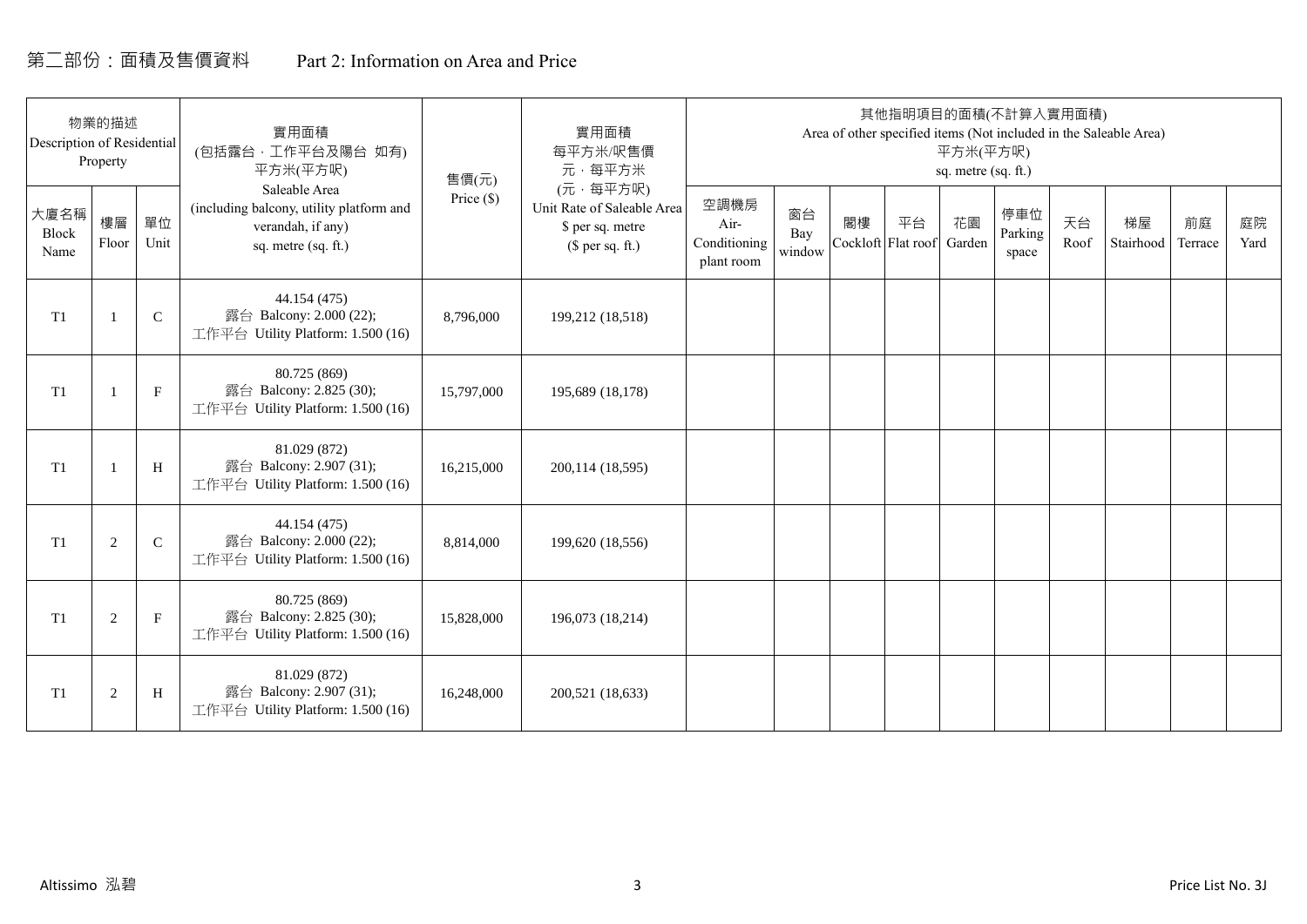| Description of Residential | 物業的描述<br>Property |              | 實用面積<br>(包括露台,工作平台及陽台 如有)<br>平方米(平方呎)                                                                 | 售價(元)      | 實用面積<br>每平方米/呎售價<br>元·每平方米                                                     |                                            |                     |    |                          | 平方米(平方呎)<br>sq. metre (sq. ft.) | 其他指明項目的面積(不計算入實用面積)     |            | Area of other specified items (Not included in the Saleable Area) |               |            |
|----------------------------|-------------------|--------------|-------------------------------------------------------------------------------------------------------|------------|--------------------------------------------------------------------------------|--------------------------------------------|---------------------|----|--------------------------|---------------------------------|-------------------------|------------|-------------------------------------------------------------------|---------------|------------|
| 大廈名稱<br>Block<br>Name      | 樓層<br>Floor       | 單位<br>Unit   | Saleable Area<br>(including balcony, utility platform and<br>verandah, if any)<br>sq. metre (sq. ft.) | Price (\$) | (元·每平方呎)<br>Unit Rate of Saleable Area<br>\$ per sq. metre<br>$$$ per sq. ft.) | 空調機房<br>Air-<br>Conditioning<br>plant room | 窗台<br>Bay<br>window | 閣樓 | 平台<br>Cockloft Flat roof | 花園<br>Garden                    | 停車位<br>Parking<br>space | 天台<br>Roof | 梯屋<br>Stairhood                                                   | 前庭<br>Terrace | 庭院<br>Yard |
| T <sub>1</sub>             | 3                 | $\mathsf{C}$ | 44.154 (475)<br>露台 Balcony: 2.000 (22);<br>工作平台 Utility Platform: 1.500 (16)                          | 8,830,000  | 199,982 (18,589)                                                               |                                            |                     |    |                          |                                 |                         |            |                                                                   |               |            |
| T <sub>1</sub>             | 3                 | $_{\rm F}$   | 80.725 (869)<br>露台 Balcony: 2.825 (30);<br>工作平台 Utility Platform: 1.500 (16)                          | 15,860,000 | 196,469 (18,251)                                                               |                                            |                     |    |                          |                                 |                         |            |                                                                   |               |            |
| T1                         | 3                 | H            | 81.029 (872)<br>露台 Balcony: 2.907 (31);<br>工作平台 Utility Platform: 1.500 (16)                          | 16,280,000 | 200,916 (18,670)                                                               |                                            |                     |    |                          |                                 |                         |            |                                                                   |               |            |
| T1                         | 5                 | $\mathsf{C}$ | 44.154 (475)<br>露台 Balcony: 2.000 (22);<br>工作平台 Utility Platform: 1.500 (16)                          | 8,848,000  | 200,390 (18,627)                                                               |                                            |                     |    |                          |                                 |                         |            |                                                                   |               |            |
| T1                         | 5                 | H            | 81.029 (872)<br>露台 Balcony: 2.907 (31);<br>工作平台 Utility Platform: 1.500 (16)                          | 16,427,000 | 202,730 (18,838)                                                               |                                            |                     |    |                          |                                 |                         |            |                                                                   |               |            |
| T <sub>1</sub>             | 6                 | $\mathsf{C}$ | 44.154 (475)<br>露台 Balcony: 2.000 (22);<br>工作平台 Utility Platform: 1.500 (16)                          | 8,883,000  | 201,182 (18,701)                                                               |                                            |                     |    |                          |                                 |                         |            |                                                                   |               |            |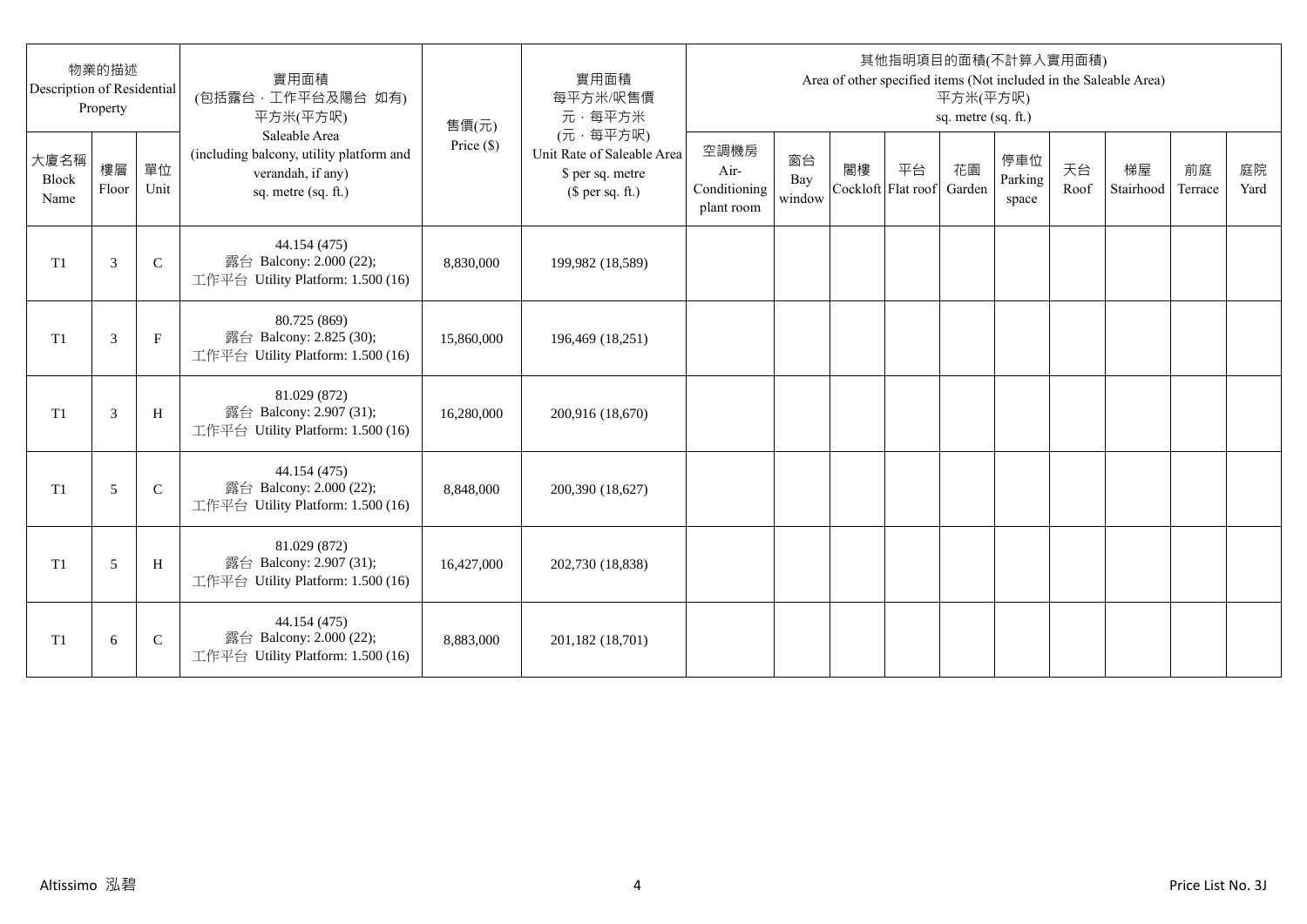| Description of Residential | 物業的描述<br>Property |               | 實用面積<br>(包括露台,工作平台及陽台 如有)<br>平方米(平方呎)                                                                 | 售價(元)      | 實用面積<br>每平方米/呎售價<br>元·每平方米                                                     |                                            |                     |    |                          | 平方米(平方呎)<br>sq. metre (sq. ft.) | 其他指明項目的面積(不計算入實用面積)     |            | Area of other specified items (Not included in the Saleable Area) |               |            |
|----------------------------|-------------------|---------------|-------------------------------------------------------------------------------------------------------|------------|--------------------------------------------------------------------------------|--------------------------------------------|---------------------|----|--------------------------|---------------------------------|-------------------------|------------|-------------------------------------------------------------------|---------------|------------|
| 大廈名稱<br>Block<br>Name      | 樓層<br>Floor       | 單位<br>Unit    | Saleable Area<br>(including balcony, utility platform and<br>verandah, if any)<br>sq. metre (sq. ft.) | Price (\$) | (元·每平方呎)<br>Unit Rate of Saleable Area<br>\$ per sq. metre<br>$$$ per sq. ft.) | 空調機房<br>Air-<br>Conditioning<br>plant room | 窗台<br>Bay<br>window | 閣樓 | 平台<br>Cockloft Flat roof | 花園<br>Garden                    | 停車位<br>Parking<br>space | 天台<br>Roof | 梯屋<br>Stairhood                                                   | 前庭<br>Terrace | 庭院<br>Yard |
| T1                         | 6                 | H             | 81.029 (872)<br>露台 Balcony: 2.907 (31);<br>工作平台 Utility Platform: 1.500 (16)                          | 16,493,000 | 203,544 (18,914)                                                               |                                            |                     |    |                          |                                 |                         |            |                                                                   |               |            |
| T1                         | $7\phantom{.0}$   | $\mathsf{C}$  | 44.154 (475)<br>露台 Balcony: 2.000 (22);<br>工作平台 Utility Platform: 1.500 (16)                          | 9,813,000  | 222,245 (20,659)                                                               |                                            |                     |    |                          |                                 |                         |            |                                                                   |               |            |
| T1                         | $\overline{7}$    | H             | 81.029 (872)<br>露台 Balcony: 2.907 (31);<br>工作平台 Utility Platform: 1.500 (16)                          | 16,893,000 | 208,481 (19,373)                                                               |                                            |                     |    |                          |                                 |                         |            |                                                                   |               |            |
| T1                         | 8                 | $\mathcal{C}$ | 44.154 (475)<br>露台 Balcony: 2.000 (22);<br>工作平台 Utility Platform: 1.500 (16)                          | 9,960,000  | 225,574 (20,968)                                                               |                                            |                     |    |                          |                                 |                         |            |                                                                   |               |            |
| T <sub>1</sub>             | 8                 | H             | 81.029 (872)<br>露台 Balcony: 2.907 (31);<br>工作平台 Utility Platform: 1.500 (16)                          | 17,486,000 | 215,799 (20,053)                                                               |                                            |                     |    |                          |                                 |                         |            |                                                                   |               |            |
| T <sub>1</sub>             | 9                 | $\mathsf{C}$  | 44.154 (475)<br>露台 Balcony: 2.000 (22);<br>工作平台 Utility Platform: 1.500 (16)                          | 9,960,000  | 225,574 (20,968)                                                               |                                            |                     |    |                          |                                 |                         |            |                                                                   |               |            |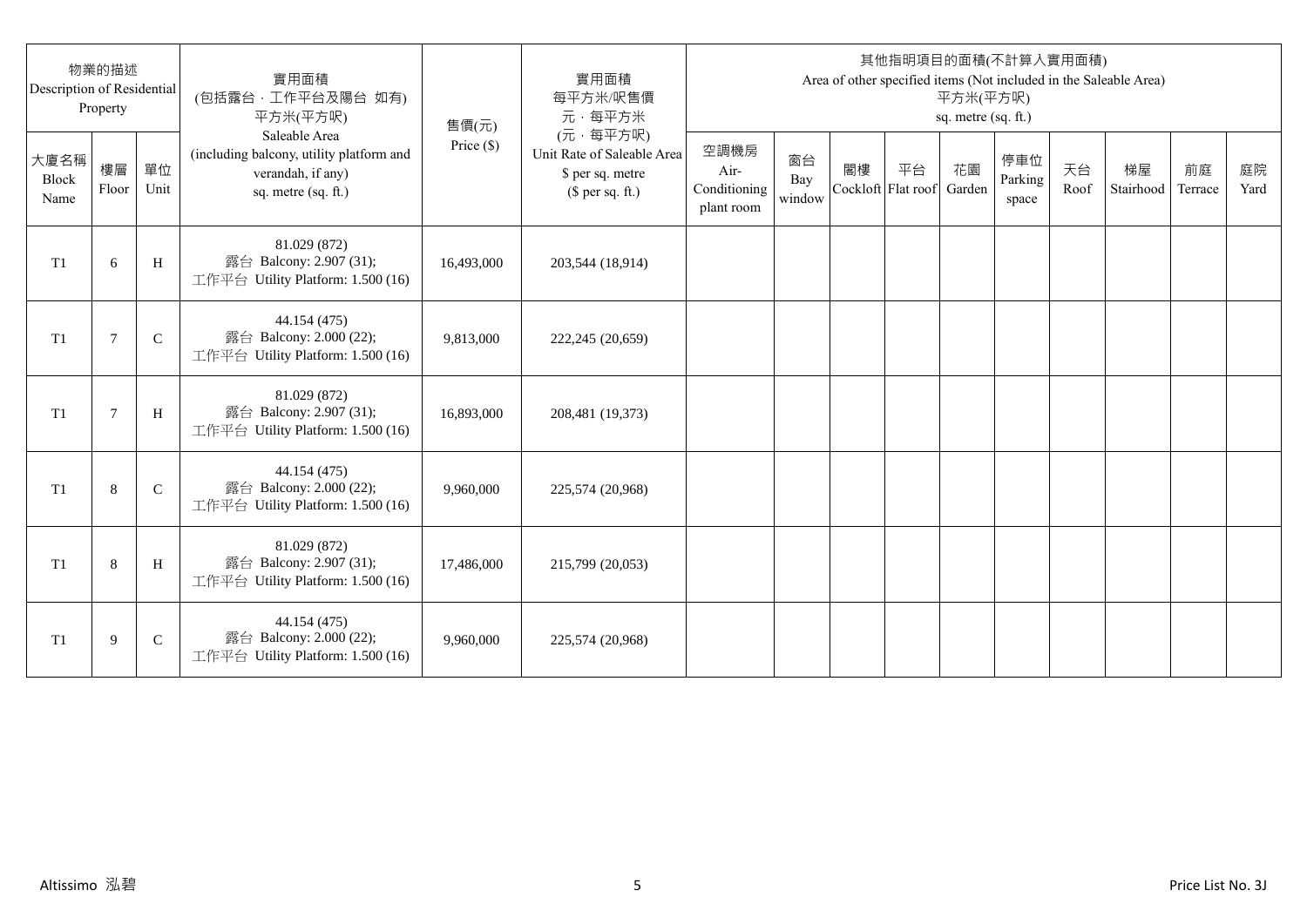| Description of Residential | 物業的描述<br>Property |              | 實用面積<br>(包括露台,工作平台及陽台 如有)<br>平方米(平方呎)                                                                 | 售價(元)      | 實用面積<br>每平方米/呎售價<br>元·每平方米                                                     |                                            |                     |                          |    | 平方米(平方呎)<br>sq. metre (sq. ft.) | 其他指明項目的面積(不計算入實用面積)     |            | Area of other specified items (Not included in the Saleable Area) |               |            |
|----------------------------|-------------------|--------------|-------------------------------------------------------------------------------------------------------|------------|--------------------------------------------------------------------------------|--------------------------------------------|---------------------|--------------------------|----|---------------------------------|-------------------------|------------|-------------------------------------------------------------------|---------------|------------|
| 大廈名稱<br>Block<br>Name      | 樓層<br>Floor       | 單位<br>Unit   | Saleable Area<br>(including balcony, utility platform and<br>verandah, if any)<br>sq. metre (sq. ft.) | Price (\$) | (元·每平方呎)<br>Unit Rate of Saleable Area<br>\$ per sq. metre<br>$$$ per sq. ft.) | 空調機房<br>Air-<br>Conditioning<br>plant room | 窗台<br>Bay<br>window | 閣樓<br>Cockloft Flat roof | 平台 | 花園<br>Garden                    | 停車位<br>Parking<br>space | 天台<br>Roof | 梯屋<br>Stairhood                                                   | 前庭<br>Terrace | 庭院<br>Yard |
| T <sub>1</sub>             | 9                 | H            | 81.029 (872)<br>露台 Balcony: 2.907 (31);<br>工作平台 Utility Platform: 1.500 (16)                          | 17,486,000 | 215,799 (20,053)                                                               |                                            |                     |                          |    |                                 |                         |            |                                                                   |               |            |
| T <sub>1</sub>             | 10                | $\mathsf{C}$ | 44.154 (475)<br>露台 Balcony: 2.000 (22);<br>工作平台 Utility Platform: 1.500 (16)                          | 10,055,000 | 227,726 (21,168)                                                               |                                            |                     |                          |    |                                 |                         |            |                                                                   |               |            |
| T1                         | 10                | H            | 81.029 (872)<br>露台 Balcony: 2.907 (31);<br>工作平台 Utility Platform: 1.500 (16)                          | 17,545,000 | 216,527 (20,120)                                                               |                                            |                     |                          |    |                                 |                         |            |                                                                   |               |            |
| T1                         | 11                | $\mathbf C$  | 44.154 (475)<br>露台 Balcony: 2.000 (22);<br>工作平台 Utility Platform: 1.500 (16)                          | 10,199,000 | 230,987 (21,472)                                                               |                                            |                     |                          |    |                                 |                         |            |                                                                   |               |            |
| T1                         | -11               | H            | 81.029 (872)<br>露台 Balcony: 2.907 (31);<br>工作平台 Utility Platform: 1.500 (16)                          | 17,705,000 | 218,502 (20,304)                                                               |                                            |                     |                          |    |                                 |                         |            |                                                                   |               |            |
| T <sub>1</sub>             | 12                | $\mathsf{C}$ | 44.154 (475)<br>露台 Balcony: 2.000 (22);<br>工作平台 Utility Platform: 1.500 (16)                          | 10,448,000 | 236,626 (21,996)                                                               |                                            |                     |                          |    |                                 |                         |            |                                                                   |               |            |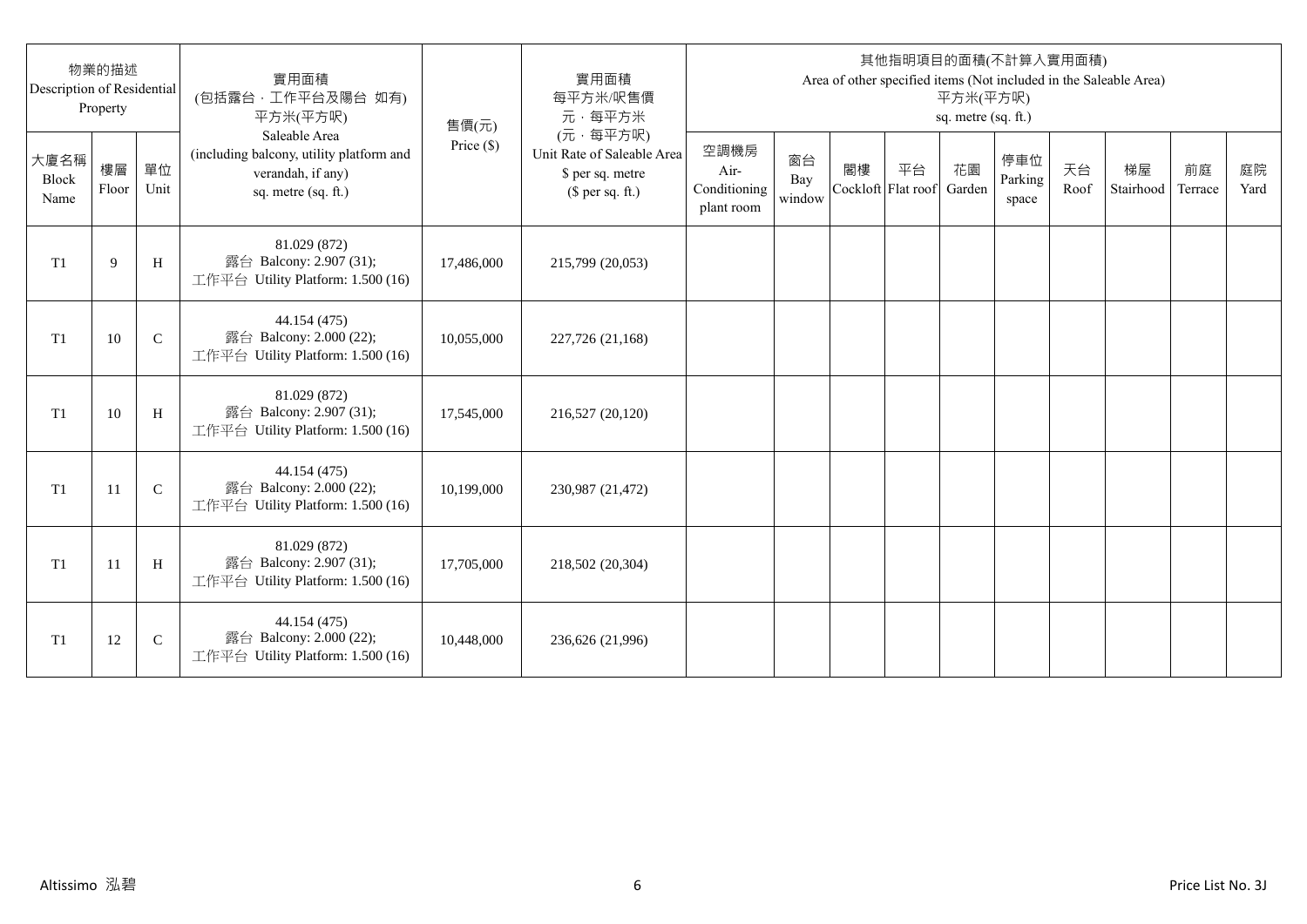| Description of Residential | 物業的描述<br>Property |               | 實用面積<br>(包括露台,工作平台及陽台 如有)<br>平方米(平方呎)                                                                 | 售價(元)      | 實用面積<br>每平方米/呎售價<br>元·每平方米                                                     |                                            |                     |                          |    | 平方米(平方呎)<br>sq. metre (sq. ft.) | 其他指明項目的面積(不計算入實用面積)     |            | Area of other specified items (Not included in the Saleable Area) |               |            |
|----------------------------|-------------------|---------------|-------------------------------------------------------------------------------------------------------|------------|--------------------------------------------------------------------------------|--------------------------------------------|---------------------|--------------------------|----|---------------------------------|-------------------------|------------|-------------------------------------------------------------------|---------------|------------|
| 大廈名稱<br>Block<br>Name      | 樓層<br>Floor       | 單位<br>Unit    | Saleable Area<br>(including balcony, utility platform and<br>verandah, if any)<br>sq. metre (sq. ft.) | Price (\$) | (元·每平方呎)<br>Unit Rate of Saleable Area<br>\$ per sq. metre<br>$$$ per sq. ft.) | 空調機房<br>Air-<br>Conditioning<br>plant room | 窗台<br>Bay<br>window | 閣樓<br>Cockloft Flat roof | 平台 | 花園<br>Garden                    | 停車位<br>Parking<br>space | 天台<br>Roof | 梯屋<br>Stairhood                                                   | 前庭<br>Terrace | 庭院<br>Yard |
| T1                         | 12                | H             | 81.029 (872)<br>露台 Balcony: 2.907 (31);<br>工作平台 Utility Platform: 1.500 (16)                          | 17,956,000 | 221,600 (20,592)                                                               |                                            |                     |                          |    |                                 |                         |            |                                                                   |               |            |
| T1                         | 15                | $\mathcal{C}$ | 44.154 (475)<br>露台 Balcony: 2.000 (22);<br>工作平台 Utility Platform: 1.500 (16)                          | 10,644,000 | 241,065 (22,408)                                                               |                                            |                     |                          |    |                                 |                         |            |                                                                   |               |            |
| T1                         | 15                | H             | 81.029 (872)<br>露台 Balcony: 2.907 (31);<br>工作平台 Utility Platform: 1.500 (16)                          | 18,293,000 | 225,759 (20,978)                                                               |                                            |                     |                          |    |                                 |                         |            |                                                                   |               |            |
| T <sub>2</sub>             | 3                 | A             | 81.620 (879)<br>露台 Balcony: 2.931 (32);<br>工作平台 Utility Platform: 1.500 (16)                          | 16,089,000 | 197, 121 (18, 304)                                                             |                                            |                     |                          |    |                                 |                         |            |                                                                   |               |            |
| T <sub>2</sub>             | 5                 | A             | 81.620 (879)<br>露台 Balcony: 2.931 (32);<br>工作平台 Utility Platform: 1.500 (16)                          | 16,293,000 | 199,620 (18,536)                                                               |                                            |                     |                          |    |                                 |                         |            |                                                                   |               |            |
| T <sub>3</sub>             |                   | A             | 76.972 (829)<br>露台 Balcony: 2.770 (30);<br>工作平台 Utility Platform: 1.500 (16)                          | 15,754,000 | 204,672 (19,004)                                                               |                                            |                     |                          |    |                                 |                         |            |                                                                   |               |            |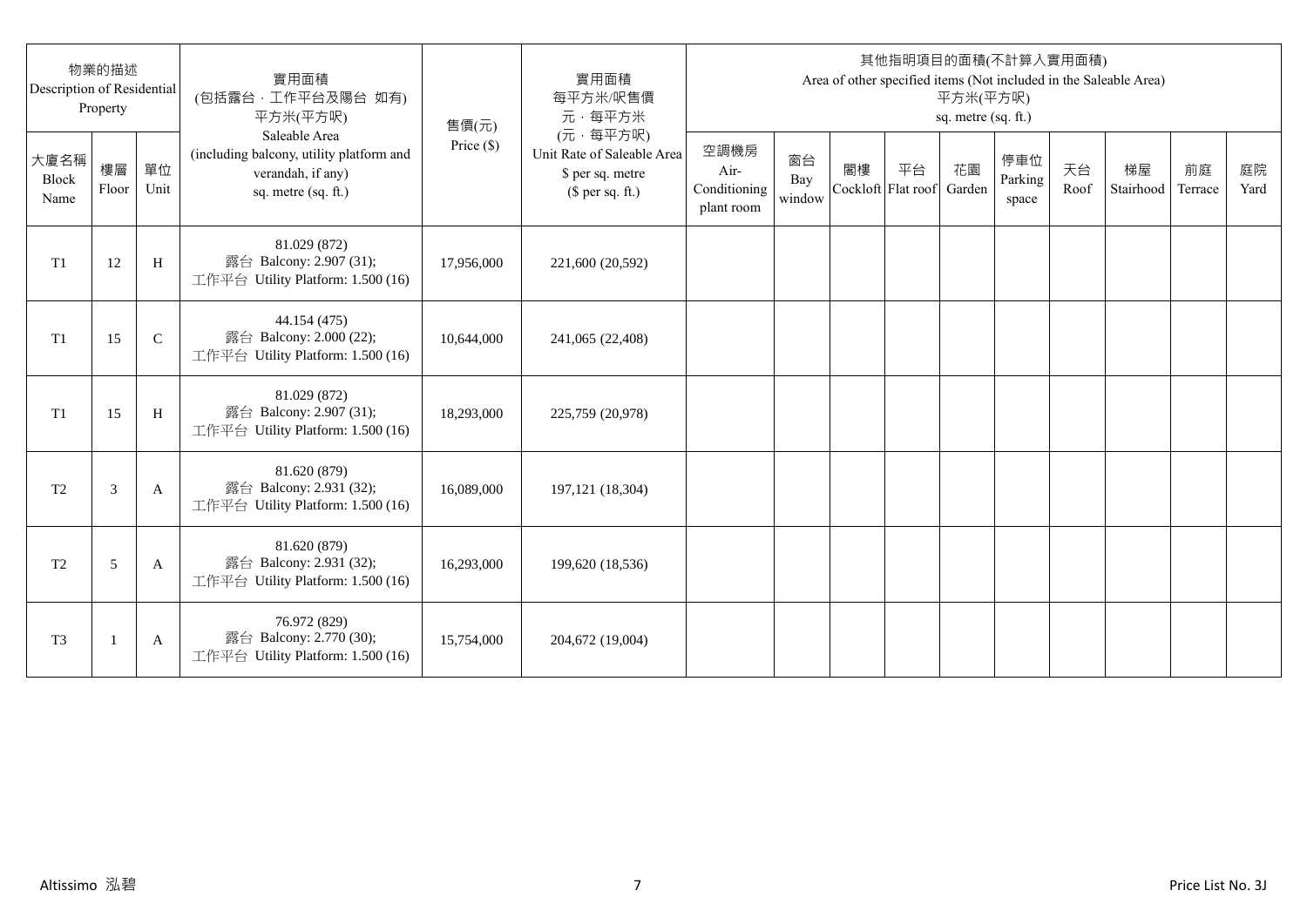| Description of Residential | 物業的描述<br>Property |              | 實用面積<br>(包括露台,工作平台及陽台 如有)<br>平方米(平方呎)                                                                 | 售價(元)      | 實用面積<br>每平方米/呎售價<br>元·每平方米                                                     |                                            |                     |                          |               | 平方米(平方呎)<br>sq. metre (sq. ft.) | 其他指明項目的面積(不計算入實用面積)     |            | Area of other specified items (Not included in the Saleable Area) |               |            |
|----------------------------|-------------------|--------------|-------------------------------------------------------------------------------------------------------|------------|--------------------------------------------------------------------------------|--------------------------------------------|---------------------|--------------------------|---------------|---------------------------------|-------------------------|------------|-------------------------------------------------------------------|---------------|------------|
| 大廈名稱<br>Block<br>Name      | 樓層<br>Floor       | 單位<br>Unit   | Saleable Area<br>(including balcony, utility platform and<br>verandah, if any)<br>sq. metre (sq. ft.) | Price (\$) | (元·每平方呎)<br>Unit Rate of Saleable Area<br>\$ per sq. metre<br>$$$ per sq. ft.) | 空調機房<br>Air-<br>Conditioning<br>plant room | 窗台<br>Bay<br>window | 閣樓<br>Cockloft Flat roof | 平台            | 花園<br>Garden                    | 停車位<br>Parking<br>space | 天台<br>Roof | 梯屋<br>Stairhood                                                   | 前庭<br>Terrace | 庭院<br>Yard |
| T <sub>3</sub>             | $\mathbf{1}$      | $\mathsf{C}$ | 81.348 (876)<br>露台 Balcony: 2.898 (31);<br>工作平台 Utility Platform: 1.500 (16)                          | 15,757,000 | 193,699 (17,987)                                                               |                                            |                     |                          | 4.411<br>(47) |                                 |                         |            |                                                                   |               |            |
| T <sub>3</sub>             | $\overline{c}$    | A            | 76.972 (829)<br>露台 Balcony: 2.770 (30);<br>工作平台 Utility Platform: 1.500 (16)                          | 15,785,000 | 205,075 (19,041)                                                               |                                            |                     |                          |               |                                 |                         |            |                                                                   |               |            |
| T <sub>3</sub>             | $\mathbf{2}$      | $\mathsf{C}$ | 81.348 (876)<br>露台 Balcony: 2.898 (31);<br>工作平台 Utility Platform: 1.500 (16)                          | 15,788,000 | 194,080 (18,023)                                                               |                                            |                     |                          |               |                                 |                         |            |                                                                   |               |            |
| T <sub>3</sub>             | 3                 | $\mathsf{C}$ | 81.348 (876)<br>露台 Balcony: 2.898 (31);<br>工作平台 Utility Platform: 1.500 (16)                          | 15,990,000 | 196,563 (18,253)                                                               |                                            |                     |                          |               |                                 |                         |            |                                                                   |               |            |
| T <sub>3</sub>             | 5                 | $\mathsf{C}$ | 81.348 (876)<br>露台 Balcony: 2.898 (31);<br>工作平台 Utility Platform: 1.500 (16)                          | 16,295,000 | 200,312 (18,602)                                                               |                                            |                     |                          |               |                                 |                         |            |                                                                   |               |            |
| T <sub>3</sub>             | 6                 | $\mathsf{C}$ | 81.348 (876)<br>露台 Balcony: 2.898 (31);<br>工作平台 Utility Platform: 1.500 (16)                          | 16,631,000 | 204,443 (18,985)                                                               |                                            |                     |                          |               |                                 |                         |            |                                                                   |               |            |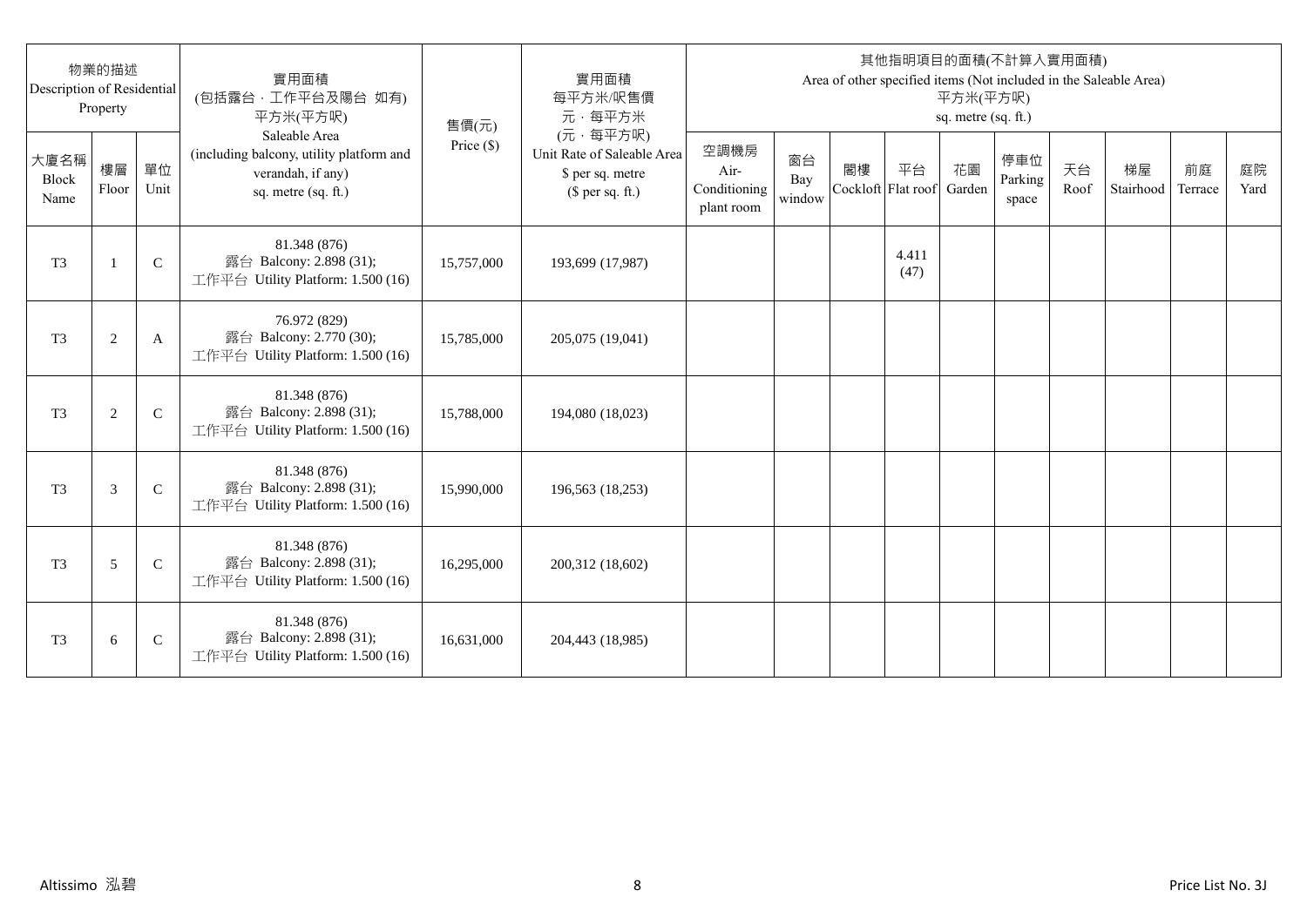| Description of Residential | 物業的描述<br>Property |              | 實用面積<br>(包括露台,工作平台及陽台 如有)<br>平方米(平方呎)                                                                 | 售價(元)        | 實用面積<br>每平方米/呎售價<br>元·每平方米                                                     |                                            |                     |                          |    | 平方米(平方呎)<br>sq. metre (sq. ft.) | 其他指明項目的面積(不計算入實用面積)     |            | Area of other specified items (Not included in the Saleable Area) |               |            |
|----------------------------|-------------------|--------------|-------------------------------------------------------------------------------------------------------|--------------|--------------------------------------------------------------------------------|--------------------------------------------|---------------------|--------------------------|----|---------------------------------|-------------------------|------------|-------------------------------------------------------------------|---------------|------------|
| 大廈名稱<br>Block<br>Name      | 樓層<br>Floor       | 單位<br>Unit   | Saleable Area<br>(including balcony, utility platform and<br>verandah, if any)<br>sq. metre (sq. ft.) | Price $(\$)$ | (元·每平方呎)<br>Unit Rate of Saleable Area<br>\$ per sq. metre<br>$$$ per sq. ft.) | 空調機房<br>Air-<br>Conditioning<br>plant room | 窗台<br>Bay<br>window | 閣樓<br>Cockloft Flat roof | 平台 | 花園<br>Garden                    | 停車位<br>Parking<br>space | 天台<br>Roof | 梯屋<br>Stairhood                                                   | 前庭<br>Terrace | 庭院<br>Yard |
| T <sub>3</sub>             | 7                 | $\mathsf{C}$ | 81.348 (876)<br>露台 Balcony: 2.898 (31);<br>工作平台 Utility Platform: 1.500 (16)                          | 17,554,000   | 215,789 (20,039)                                                               |                                            |                     |                          |    |                                 |                         |            |                                                                   |               |            |
| T <sub>5</sub>             | -1                | A            | 79.371 (854)<br>露台 Balcony: 2.851 (31);<br>工作平台 Utility Platform: 1.500 (16)                          | 14,591,000   | 183,833 (17,085)                                                               |                                            |                     |                          |    |                                 |                         |            |                                                                   |               |            |
| H17-H18                    | $\mathbf{1}$      | $H17-B$      | 25.446 (274)<br>露台 Balcony: 2.000 (22);<br>工作平台 Utility Platform: 0.000 (0)                           | 6,565,000    | 257,997 (23,960)                                                               |                                            |                     |                          |    |                                 |                         |            |                                                                   |               |            |
| H17-H18                    | 2                 | $H17-A$      | 45.396 (489)<br>露台 Balcony: 2.000 (22);<br>工作平台 Utility Platform: 0.000 (0)                           | 9,785,000    | 215,548 (20,010)                                                               |                                            |                     |                          |    |                                 |                         |            |                                                                   |               |            |
| H17-H18                    | 2                 | $H17-B$      | 25.446 (274)<br>露台 Balcony: 2.000 (22);<br>工作平台 Utility Platform: 0.000 (0)                           | 6,635,000    | 260,748 (24,215)                                                               |                                            |                     |                          |    |                                 |                         |            |                                                                   |               |            |
| H17-H18                    | 3                 | $H17-A$      | 45.396 (489)<br>露台 Balcony: 2.000 (22);<br>工作平台 Utility Platform: 0.000 (0)                           | 9,805,000    | 215,988 (20,051)                                                               |                                            |                     |                          |    |                                 |                         |            |                                                                   |               |            |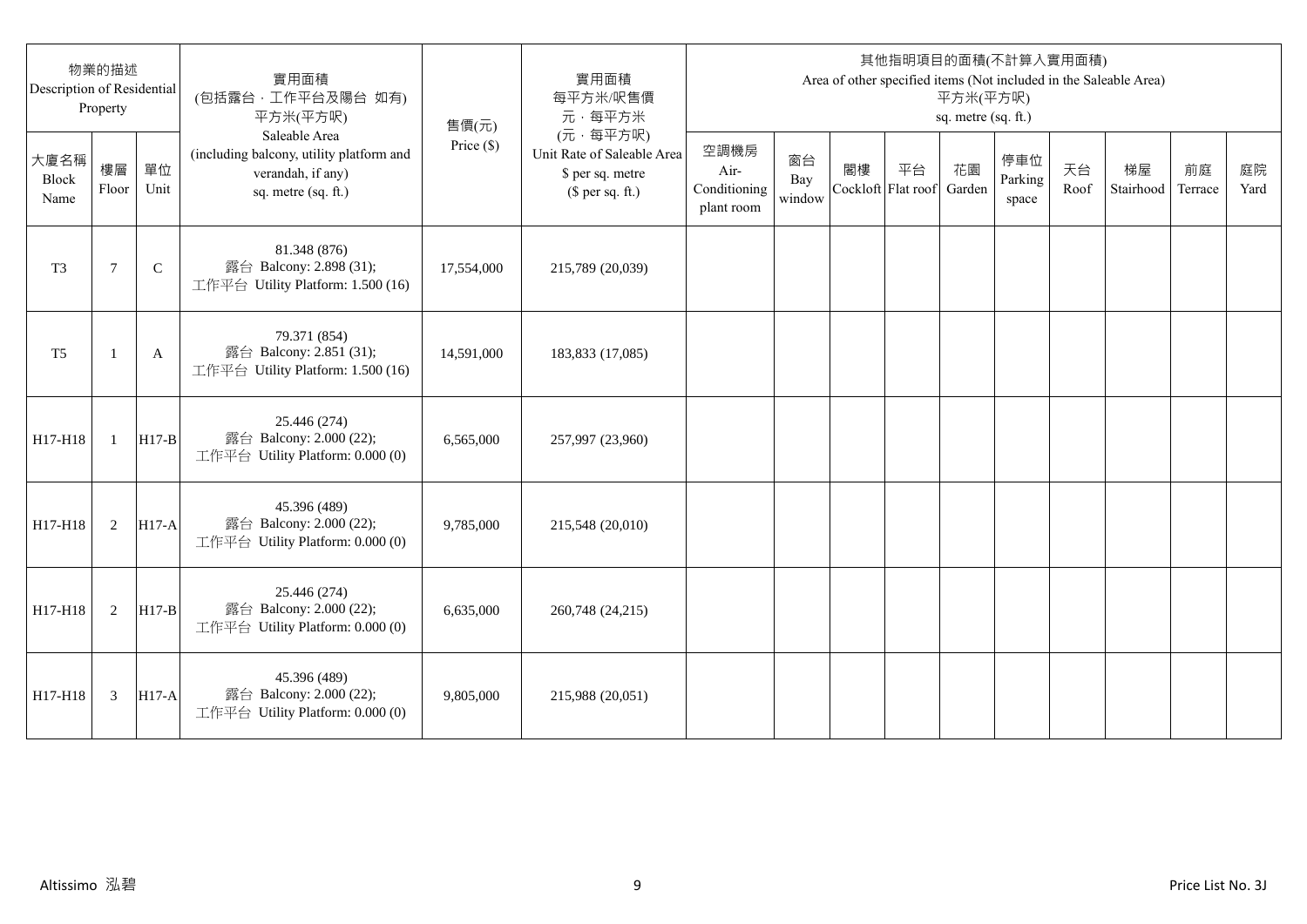| Description of Residential | 物業的描述<br>Property |            | 實用面積<br>(包括露台,工作平台及陽台 如有)<br>平方米(平方呎)                                                                 | 售價(元)        | 實用面積<br>每平方米/呎售價<br>元·每平方米                                                     |                                            |                     |                          |    | 平方米(平方呎)<br>sq. metre (sq. ft.) | 其他指明項目的面積(不計算入實用面積)     |            | Area of other specified items (Not included in the Saleable Area) |               |            |
|----------------------------|-------------------|------------|-------------------------------------------------------------------------------------------------------|--------------|--------------------------------------------------------------------------------|--------------------------------------------|---------------------|--------------------------|----|---------------------------------|-------------------------|------------|-------------------------------------------------------------------|---------------|------------|
| 大廈名稱<br>Block<br>Name      | 樓層<br>Floor       | 單位<br>Unit | Saleable Area<br>(including balcony, utility platform and<br>verandah, if any)<br>sq. metre (sq. ft.) | Price $(\$)$ | (元·每平方呎)<br>Unit Rate of Saleable Area<br>\$ per sq. metre<br>$$$ per sq. ft.) | 空調機房<br>Air-<br>Conditioning<br>plant room | 窗台<br>Bay<br>window | 閣樓<br>Cockloft Flat roof | 平台 | 花園<br>Garden                    | 停車位<br>Parking<br>space | 天台<br>Roof | 梯屋<br>Stairhood                                                   | 前庭<br>Terrace | 庭院<br>Yard |
| H17-H18                    | 3                 | $H17-B$    | 25.446 (274)<br>露台 Balcony: 2.000 (22);<br>工作平台 Utility Platform: 0.000 (0)                           | 6,704,000    | 263,460 (24,467)                                                               |                                            |                     |                          |    |                                 |                         |            |                                                                   |               |            |
| H17-H18                    | $\mathbf{1}$      | $H18-B$    | 25.159 (271)<br>露台 Balcony: 2.000 (22);<br>工作平台 Utility Platform: 0.000 (0)                           | 6.497,000    | 258,238 (23,974)                                                               |                                            |                     |                          |    |                                 |                         |            |                                                                   |               |            |
| H17-H18                    | 2                 | $H18-A$    | 43.710 (470)<br>露台 Balcony: 2.000 (22);<br>工作平台 Utility Platform: 0.000 (0)                           | 9,406,000    | 215,191 (20,013)                                                               |                                            |                     |                          |    |                                 |                         |            |                                                                   |               |            |
| H17-H18                    | 2                 | $H18-B$    | 25.159 (271)<br>露台 Balcony: 2.000 (22);<br>工作平台 Utility Platform: 0.000 (0)                           | 6,565,000    | 260,940 (24,225)                                                               |                                            |                     |                          |    |                                 |                         |            |                                                                   |               |            |
| H17-H18                    | 3                 | $H18-A$    | 43.710 (470)<br>露台 Balcony: 2.000 (22);<br>工作平台 Utility Platform: 0.000 (0)                           | 9,423,000    | 215,580 (20,049)                                                               |                                            |                     |                          |    |                                 |                         |            |                                                                   |               |            |
| H17-H18                    | 3                 | $H18-B$    | 25.159 (271)<br>露台 Balcony: 2.000 (22);<br>工作平台 Utility Platform: 0.000 (0)                           | 6,636,000    | 263,762 (24,487)                                                               |                                            |                     |                          |    |                                 |                         |            |                                                                   |               |            |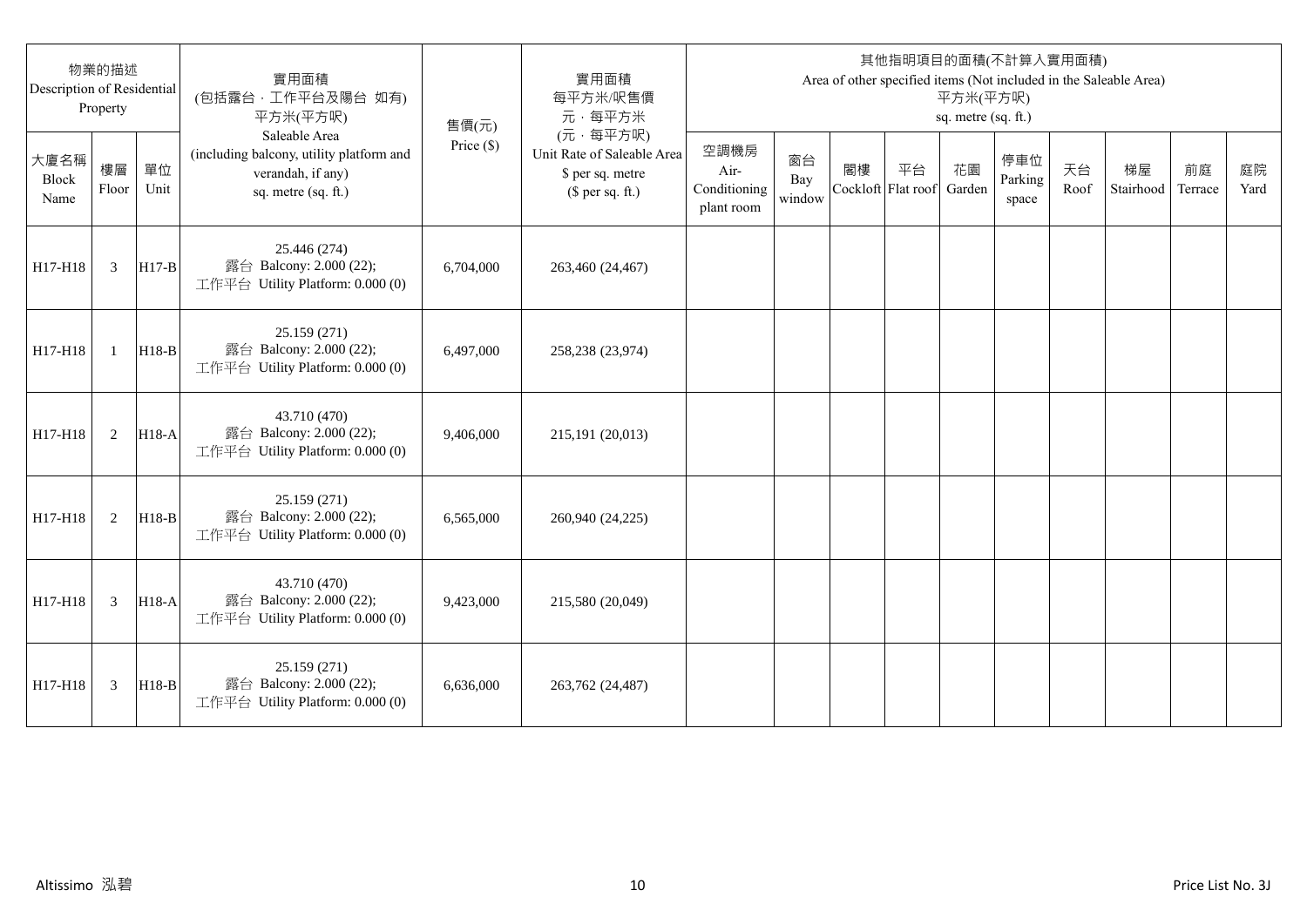| 物業的描述<br>Description of Residential<br>Property |              |            | 實用面積<br>(包括露台,工作平台及陽台 如有)<br>平方米(平方呎)                                                                 | 售價(元)      | 實用面積<br>每平方米/呎售價<br>元·每平方米                                                     | 其他指明項目的面積(不計算入實用面積)<br>Area of other specified items (Not included in the Saleable Area)<br>平方米(平方呎)<br>sq. metre (sq. ft.) |                     |                          |    |              |                         |            |                 |               |            |
|-------------------------------------------------|--------------|------------|-------------------------------------------------------------------------------------------------------|------------|--------------------------------------------------------------------------------|-----------------------------------------------------------------------------------------------------------------------------|---------------------|--------------------------|----|--------------|-------------------------|------------|-----------------|---------------|------------|
| 大廈名稱<br><b>Block</b><br>Name                    | 樓層<br>Floor  | 單位<br>Unit | Saleable Area<br>(including balcony, utility platform and<br>verandah, if any)<br>sq. metre (sq. ft.) | Price (\$) | (元·每平方呎)<br>Unit Rate of Saleable Area<br>\$ per sq. metre<br>$$$ per sq. ft.) | 空調機房<br>Air-<br>Conditioning<br>plant room                                                                                  | 窗台<br>Bay<br>window | 閣樓<br>Cockloft Flat roof | 平台 | 花園<br>Garden | 停車位<br>Parking<br>space | 天台<br>Roof | 梯屋<br>Stairhood | 前庭<br>Terrace | 庭院<br>Yard |
| H19-H20                                         | $\mathbf{1}$ | $H19-B$    | 25.202 (271)<br>露台 Balcony: 2.000 (22);<br>工作平台 Utility Platform: 0.000 (0)                           | 6,497,000  | 257,797 (23,974)                                                               |                                                                                                                             |                     |                          |    |              |                         |            |                 |               |            |
| H19-H20                                         | 2            | $H19-A$    | 45.052 (485)<br>露台 Balcony: 2.000 (22);<br>工作平台 Utility Platform: 0.000 (0)                           | 9,705,000  | 215,418 (20,010)                                                               |                                                                                                                             |                     |                          |    |              |                         |            |                 |               |            |
| H19-H20                                         | 2            | $H19-B$    | 25.202 (271)<br>露台 Balcony: 2.000 (22);<br>工作平台 Utility Platform: 0.000 (0)                           | 6,565,000  | 260,495 (24,225)                                                               |                                                                                                                             |                     |                          |    |              |                         |            |                 |               |            |
| H19-H20                                         | 3            | $H19-A$    | 45.052 (485)<br>露台 Balcony: 2.000 (22);<br>工作平台 Utility Platform: 0.000 (0)                           | 9,724,000  | 215,839 (20,049)                                                               |                                                                                                                             |                     |                          |    |              |                         |            |                 |               |            |
| H19-H20                                         | 3            | $H19-B$    | 25.202 (271)<br>露台 Balcony: 2.000 (22);<br>工作平台 Utility Platform: 0.000 (0)                           | 6,636,000  | 263,312 (24,487)                                                               |                                                                                                                             |                     |                          |    |              |                         |            |                 |               |            |
| H19-H20                                         | 1            | $H20-B$    | 25.458 (274)<br>露台 Balcony: 2.000 (22);<br>工作平台 Utility Platform: 0.000 (0)                           | 6,565,000  | 257,876 (23,960)                                                               |                                                                                                                             |                     |                          |    |              |                         |            |                 |               |            |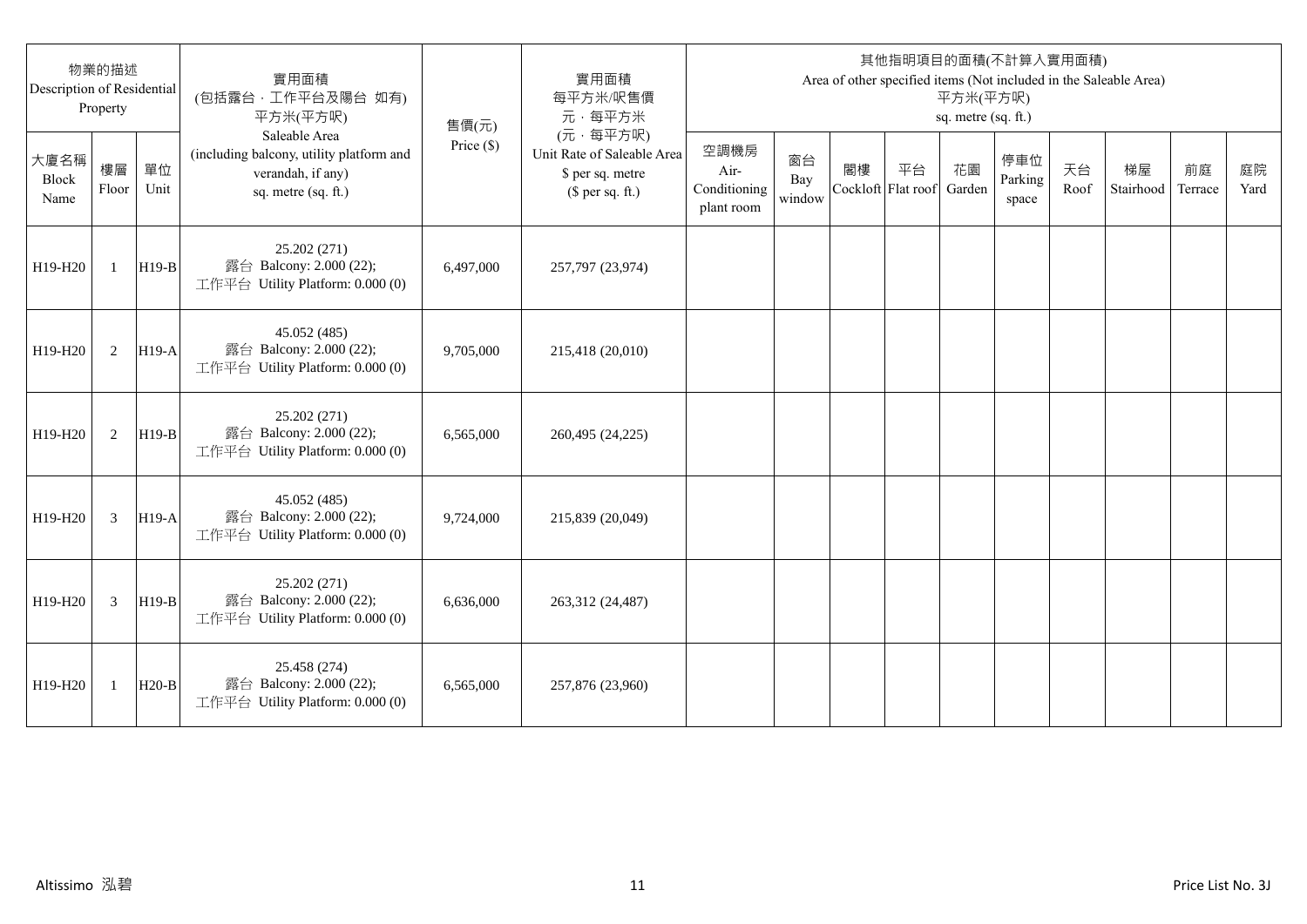| 物業的描述<br>Description of Residential<br>Property |                |            | 實用面積<br>(包括露台,工作平台及陽台 如有)<br>平方米(平方呎)                                                                 | 售價(元)        | 實用面積<br>每平方米/呎售價<br>元·每平方米                                                     | 其他指明項目的面積(不計算入實用面積)<br>Area of other specified items (Not included in the Saleable Area)<br>平方米(平方呎)<br>sq. metre (sq. ft.) |                     |                          |    |              |                         |            |                 |               |            |
|-------------------------------------------------|----------------|------------|-------------------------------------------------------------------------------------------------------|--------------|--------------------------------------------------------------------------------|-----------------------------------------------------------------------------------------------------------------------------|---------------------|--------------------------|----|--------------|-------------------------|------------|-----------------|---------------|------------|
| 大廈名稱<br>Block<br>Name                           | 樓層<br>Floor    | 單位<br>Unit | Saleable Area<br>(including balcony, utility platform and<br>verandah, if any)<br>sq. metre (sq. ft.) | Price $(\$)$ | (元·每平方呎)<br>Unit Rate of Saleable Area<br>\$ per sq. metre<br>$$$ per sq. ft.) | 空調機房<br>Air-<br>Conditioning<br>plant room                                                                                  | 窗台<br>Bay<br>window | 閣樓<br>Cockloft Flat roof | 平台 | 花園<br>Garden | 停車位<br>Parking<br>space | 天台<br>Roof | 梯屋<br>Stairhood | 前庭<br>Terrace | 庭院<br>Yard |
| H19-H20                                         | 2              | $H20-A$    | 44.290 (477)<br>露台 Balcony: 2.000 (22);<br>工作平台 Utility Platform: 0.000 (0)                           | 9,545,000    | 215,511 (20,010)                                                               |                                                                                                                             |                     |                          |    |              |                         |            |                 |               |            |
| H19-H20                                         | 2              | $H20-B$    | 25.458 (274)<br>露台 Balcony: 2.000 (22);<br>工作平台 Utility Platform: 0.000 (0)                           | 6,635,000    | 260,625 (24,215)                                                               |                                                                                                                             |                     |                          |    |              |                         |            |                 |               |            |
| H19-H20                                         | 3              | $H20-A$    | 44.290 (477)<br>露台 Balcony: 2.000 (22);<br>工作平台 Utility Platform: 0.000 (0)                           | 9,564,000    | 215,940 (20,050)                                                               |                                                                                                                             |                     |                          |    |              |                         |            |                 |               |            |
| H19-H20                                         | $\overline{3}$ | $H20-B$    | 25.458 (274)<br>露台 Balcony: 2.000 (22);<br>工作平台 Utility Platform: 0.000 (0)                           | 6,704,000    | 263,336 (24,467)                                                               |                                                                                                                             |                     |                          |    |              |                         |            |                 |               |            |
| H21                                             | -1             | $H21-B$    | 26.683 (287)<br>露台 Balcony: 2.000 (22);<br>工作平台 Utility Platform: 0.000 (0)                           | 6,761,000    | 253,382 (23,557)                                                               |                                                                                                                             |                     |                          |    |              |                         |            |                 |               |            |
| H21                                             | $\overline{2}$ | $H21-A$    | 53.753 (579)<br>露台 Balcony: 2.000 (22);<br>工作平台 Utility Platform: 0.000 (0)                           | 11,816,000   | 219,820 (20,408)                                                               |                                                                                                                             |                     |                          |    |              |                         |            |                 |               |            |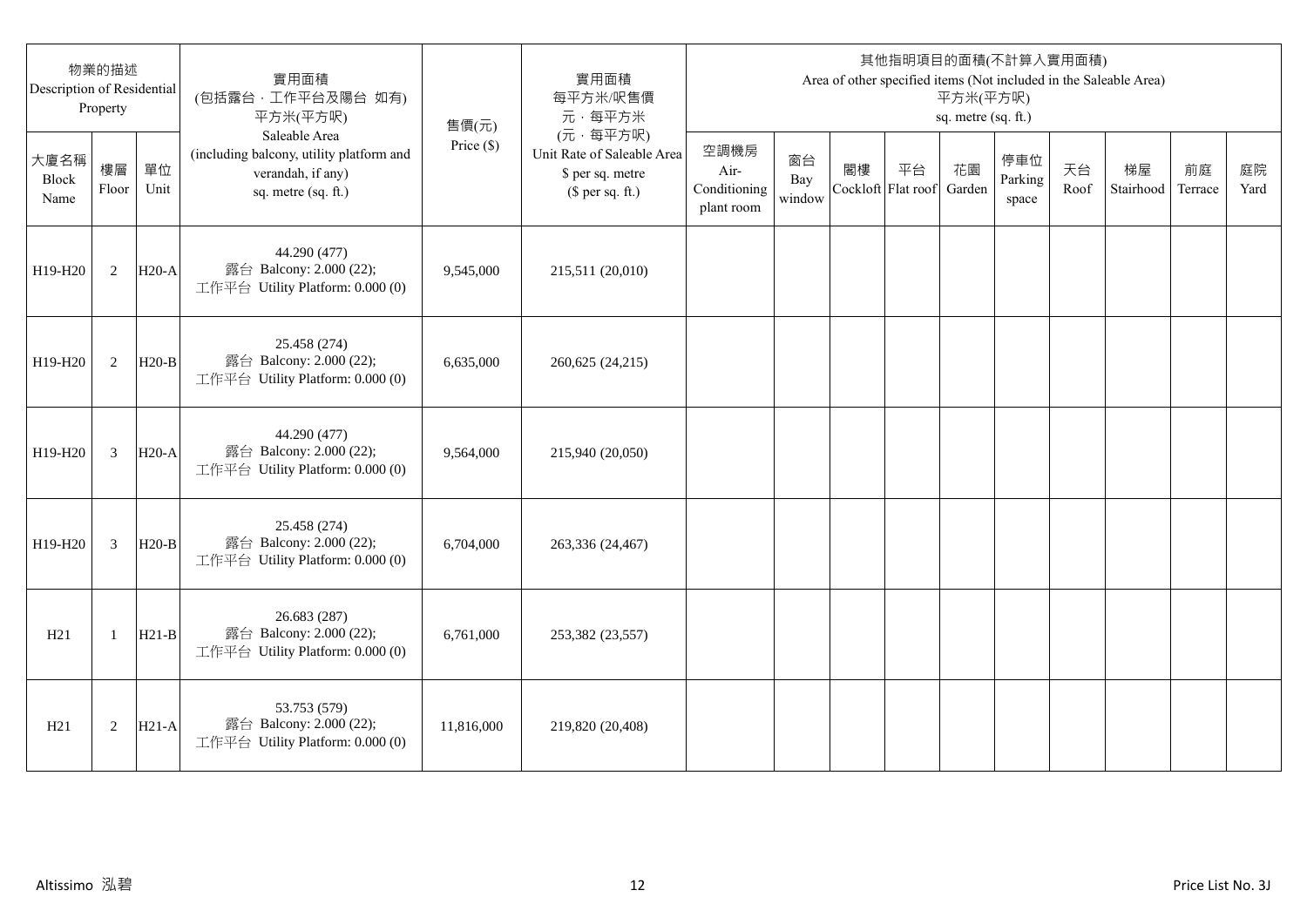| 物業的描述<br>Description of Residential<br>Property |             |            | 實用面積<br>(包括露台·工作平台及陽台 如有)<br>平方米(平方呎)                                                                 | 售價(元)        | 實用面積<br>每平方米/呎售價<br>元·每平方米                                                     | 其他指明項目的面積(不計算入實用面積)<br>Area of other specified items (Not included in the Saleable Area)<br>平方米(平方呎)<br>sq. metre (sq. ft.) |                     |    |                                 |    |                         |            |                 |               |            |
|-------------------------------------------------|-------------|------------|-------------------------------------------------------------------------------------------------------|--------------|--------------------------------------------------------------------------------|-----------------------------------------------------------------------------------------------------------------------------|---------------------|----|---------------------------------|----|-------------------------|------------|-----------------|---------------|------------|
| 大廈名稱<br>Block<br>Name                           | 樓層<br>Floor | 單位<br>Unit | Saleable Area<br>(including balcony, utility platform and<br>verandah, if any)<br>sq. metre (sq. ft.) | Price $(\$)$ | (元·每平方呎)<br>Unit Rate of Saleable Area<br>\$ per sq. metre<br>$$$ per sq. ft.) | 空調機房<br>Air-<br>Conditioning<br>plant room                                                                                  | 窗台<br>Bay<br>window | 閣樓 | 平台<br>Cockloft Flat roof Garden | 花園 | 停車位<br>Parking<br>space | 天台<br>Roof | 梯屋<br>Stairhood | 前庭<br>Terrace | 庭院<br>Yard |
| H21                                             | 2           | $H21-B$    | 26.683 (287)<br>露台 Balcony: 2.000 (22);<br>工作平台 Utility Platform: $0.000(0)$                          | 6,775,000    | 253,907 (23,606)                                                               |                                                                                                                             |                     |    |                                 |    |                         |            |                 |               |            |
| H21                                             | 3           | $H21-A$    | 53.753 (579)<br>露台 Balcony: 2.000 (22);<br>工作平台 Utility Platform: 0.000 (0)                           | 11,840,000   | 220,267 (20,449)                                                               |                                                                                                                             |                     |    |                                 |    |                         |            |                 |               |            |
| H21                                             | 3           | $H21-B$    | 26.683 (287)<br>露台 Balcony: 2.000 (22);<br>工作平台 Utility Platform: $0.000(0)$                          | 6,811,000    | 255,256 (23,732)                                                               |                                                                                                                             |                     |    |                                 |    |                         |            |                 |               |            |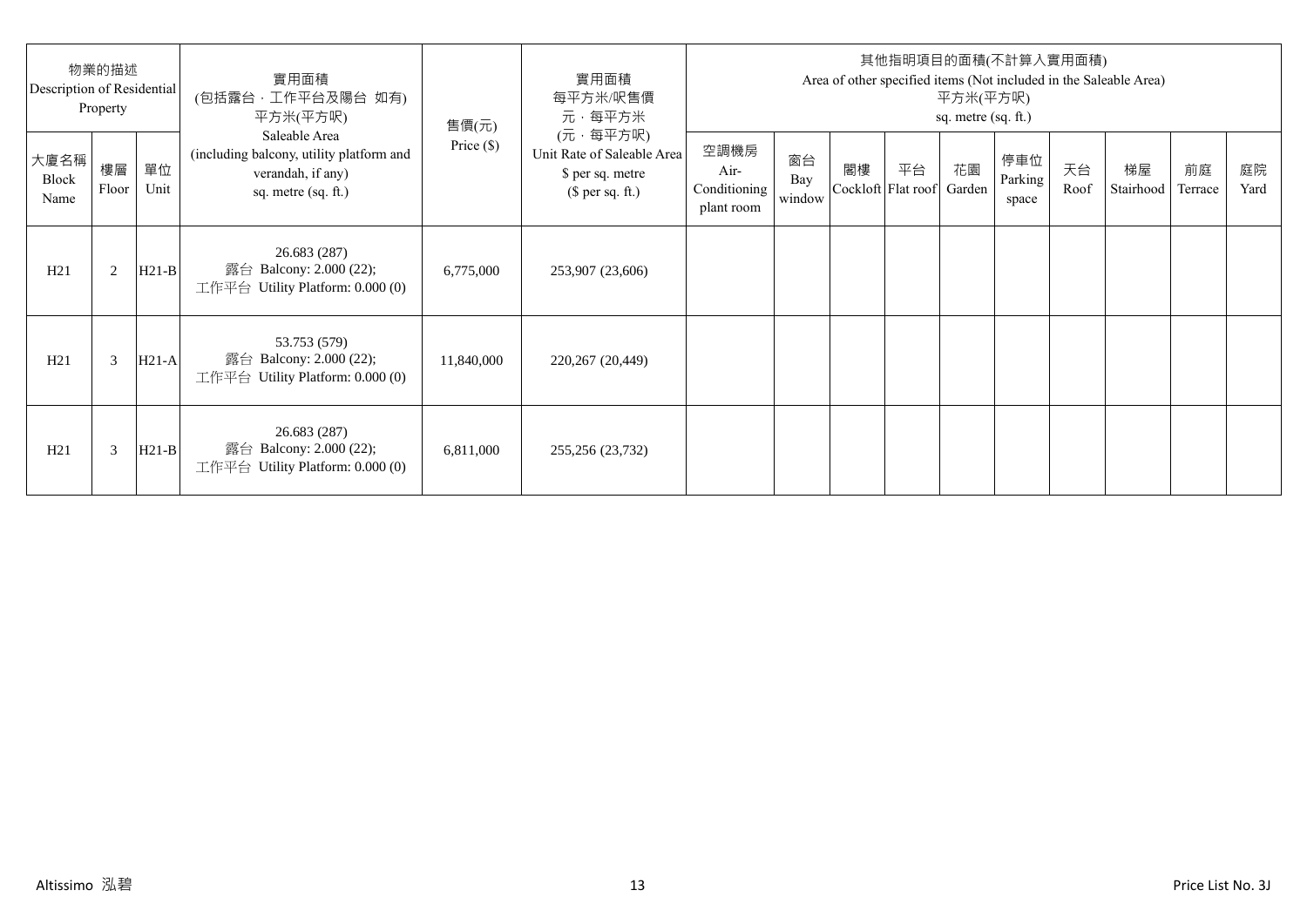# **第三部份:其他資料 Part 3: Other Information**

#### (1) 準買家應參閱發展項目的售樓說明書,以了解該項目的資料。 Prospective purchasers are advised to refer to the sales brochure for the development for information on the development.

#### $(2)$  根據《一手住宅物業銷售條例》第 52(1)條及第 53(2)及(3)條,

According to sections 52(1) and 53(2) and (3) of the Residential Properties (First-hand Sales) Ordinance, –

# 第 52(1) 條 / Section 52(1)

在某人就指明住宅物業與擁有人訂立臨時買賣合約時,該人須向擁有人支付售價的 5%的臨時訂金。

A preliminary deposit of 5% of the purchase price is payable by a person to the owner on entering into a preliminary agreement for sale and purchase in respect of the specified residential property with the owner.

# 第 53(2) 條 / Section 53(2)

—————————————<br>如某人於某日期訂立臨時買賣合約,並於該日期後的 5 個工作日內,就有關住宅物業簽立買賣合約,則擁有人必須在該日期後的 8 個工作日內,簽立該買賣合約。 If a person executes an agreement for sale and purchase in respect of the residential property within 5 working days after the date on which the person enters into the preliminary agreement for sale and purchase, the owner must execute the agreement for sale and purchase within 8 working days after that date.

# 第 53(3) 條 / Section 53(3)

如某人於某日期訂立臨時買賣合約時,但沒有於該日期後的 5 個工作日內,就有關住宅物業簽立買賣合約,則 – (i)該臨時合約即告終止;(ji)有關的臨時訂金即予沒收;及 (iii)擁有人

# 不得就該人沒有簽立買賣合約而針對該人提出進一步申索。

If a person does not execute an agreement for sale and purchase in respect of the residential property within 5 working days after the date on which the person enters into the preliminary agreement for sale and purchase-

(i) the preliminary agreement is terminated; (ii) the preliminary deposit is forfeited; and (iii) the owner does not have any further claim against the person for the failure.

# (3) 實用面積及屬該住宅物業其他指明項目的面積是按《一手住宅物業銷售條例》第 8 條及附表二第 2 部的計算得出的。

The saleable area and area of other specified items of the residential property are calculated in accordance with section 8 and Part 2 of Schedule 2 to the Residential Properties(First-hand Sales) Ordinance.

#### (4)(i) 註:在第(4)段 中: 「售價」指本價單第二部份中所列之住宅物業的售價,而「成交金額」指將於臨時合約中訂明的住宅物業的實際售價。因應不同支付條款及/或折扣按售價 計算得出之價目,皆以進位到最接近的千位數作為成交金額。

- (b) 「工作日」按《一手住宅物業銷售條例》第 2(1)條所定義。
- (c) 「臨時合約」指臨時買賣合約。
- Note: In (d) 「正式合約」指正式買賣合約。

paragraph (4): (a) "price" means the price of the residential property set out in Part 2 of this price list, and "transaction price" means the actual price of the residential property to be set out in PASP. The price obtained after applying the relevant terms of payment and/or applicable discount(s) on the price will be rounded up to the nearest thousand to determine the transaction price.

- (b) "working day" shall be as defined in section 2(1) of the Residential Properties (First-hand Sales) Ordinance.
- $(c)$ "PASP" means the Preliminary Agreement for Sale and Purchase.
- $(d)$ "ASP" means the Agreement for Sale and Purchase.

於簽署臨時合約時,買方須繳付相等於成交金額的 5%作為臨時訂金,請帶備港幣\$100,000 銀行本票以支付部份臨時訂金,抬頭請寫「的近律師行」或"Deacons"。請另備支票以 繳付臨時訂金之餘額。

The purchasers shall pay the preliminary deposit equivalent to 5% of the transaction price upon signing of the PASP. Please bring along a cashiers' order of HK\$100,000 made payable to "Deacons" for payment of part of the preliminary deposit. Please also bring along a cheque for payment of the balance of the preliminary deposit.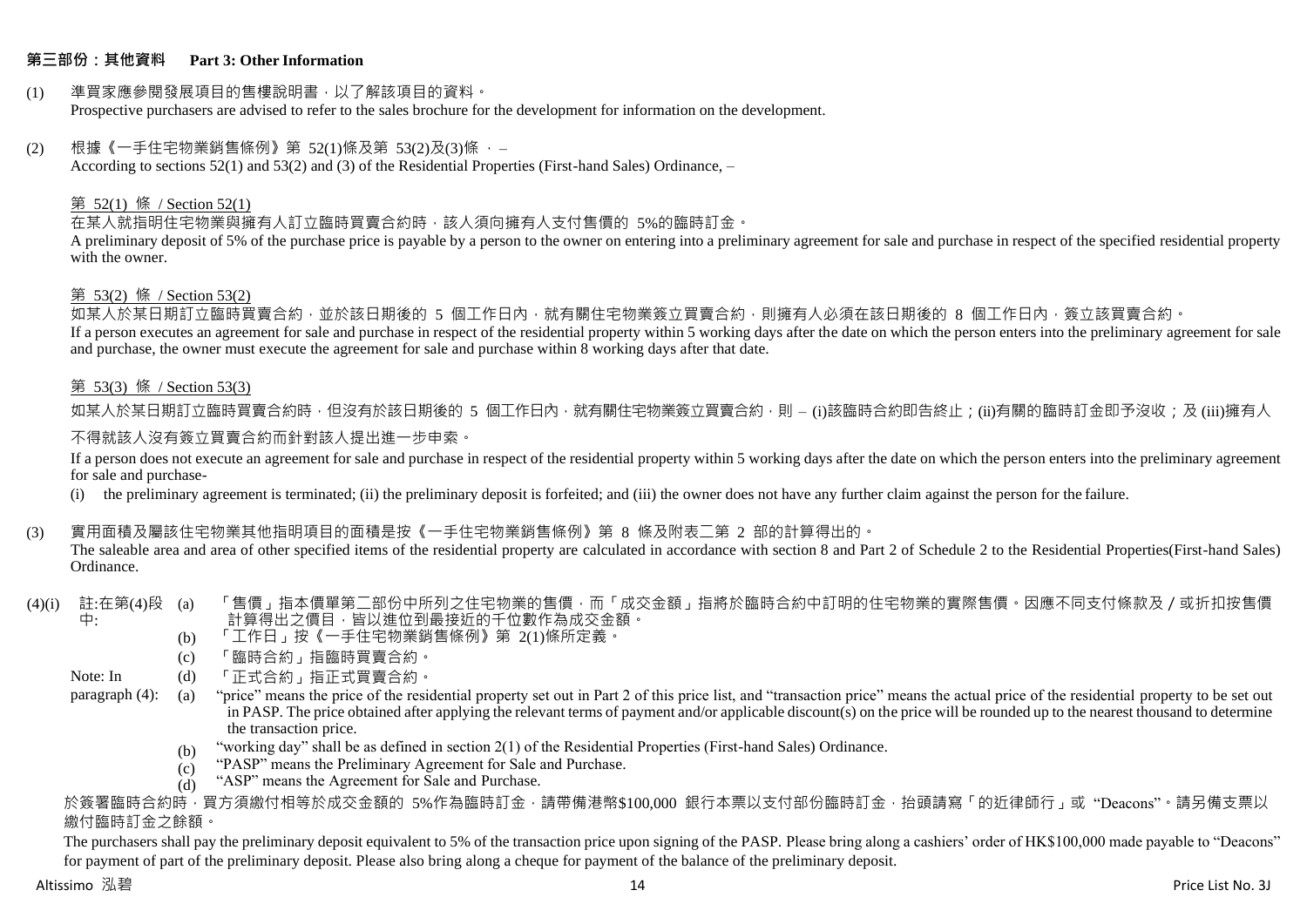- (A) 120 天現金優惠付款計劃 120-day Cash Payment Plan (照售價減 10%) (10% discount from the price)
	- (1) 買方須於簽署臨時合約時繳付相等於成交金額 5% 作為臨時訂金。買方須於簽署臨時合約後 5 個工作日內簽署正式合約。 The purchaser shall pay the preliminary deposit equivalent to 5% of the transaction price upon signing of the PASP. The ASP shall be signed by the purchaser within 5 working days after signing of the PASP.
	- (2) 買方簽署臨時合約後 30 天內再付成交金額 5%作為加付訂金。 A further 5% of the transaction price being further deposit shall be paid by the purchaser within 30 days after signing of the PASP.
	- 成交金額 90% 即成交金額餘款於買方簽署臨時合約後 120 天内或於賣方就其有能力將有關住宅物業有效地轉讓予買方一事向買方發出書面通知的日期後的 14 日內由買方 付清,以較早者為準。

90% of the transaction price being balance of the transaction price shall be paid by the purchaser within 120 days after signing of the PASP or within 14 days after the date of written notification to the purchaser that the vendor is in a position validly to assign the relevant residential property to the purchaser, whichever is earlier.

本付款計劃提供「101 第一按揭貸款」及「101 第二按揭貸款」安排,該安排詳情見第 (4)(iii)(h) 段及第 (4)(iii)(i) 段。 The arrangements of "101 First Mortgage Loan" and "101 Second Mortgage Loan" will be provided under this payment plan. Please see paragraph (4)(iii)(h) and paragraph (4)(iii)(i) for the details of that arrangement.

- (A1) (並無此編號之支付條款)( No Terms of Payment of such numbering)
- (A2) (並無此編號之支付條款)( No Terms of Payment of such numbering)
- (A3) (並無此編號之支付條款)( No Terms of Payment of such numbering)
- (A4) (並無此編號之支付條款)( No Terms of Payment of such numbering)
- (B) (並無此編號之支付條款)( No Terms of Payment of such numbering)
- (C) (並無此編號之支付條款)( No Terms of Payment of such numbering)
- (C1) (並無此編號之支付條款)( No Terms of Payment of such numbering)
- (C2) (並無此編號之支付條款)( No Terms of Payment of such numbering)
- (C3) (並無此編號之支付條款)( No Terms of Payment of such numbering)
- (C4)(並無此編號之支付條款)( No Terms of Payment of such numbering)

# (C5) 5% 首置建築期付款計劃 5% Easy-pay Stage Payment Plan (照售價減 5%) (5% discount from the price)

(1) 買方須於簽署臨時合約時繳付相等於成交金額 5% 作為臨時訂金。買方須於簽署臨時合約後 5 個工作日內簽署正式合約。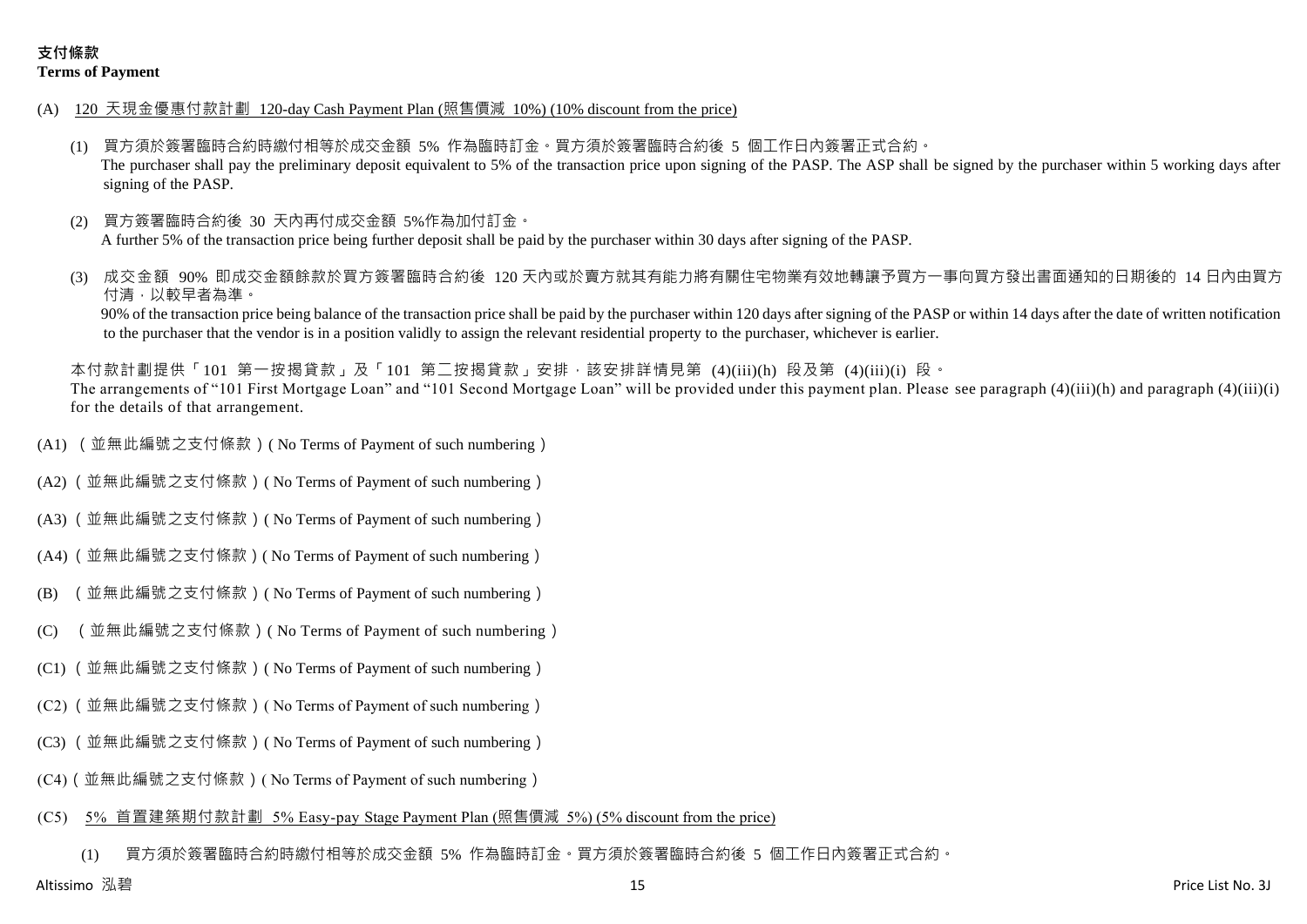The purchaser shall pay the preliminary deposit equivalent to 5% of the transaction price upon signing of the PASP. The ASP shall be signed by the purchaser within 5 working days after signing of the PASP.

- (2) 買方簽署臨時合約後 60 天內再付成交金額 5% 作為加付訂金。 A further 5% of the transaction price being further deposit shall be paid by the purchaser within 60 days after signing of the PASP.
- (3) 買方簽署臨時合約後 90 天內再付成交金額 5% 作為加付訂金。 A further 5% of the transaction price being further deposit shall be paid by the purchaser within 90 days after signing of the PASP.
- (4) 成交金額 85% 即成交金額餘款於賣方就其有能力將有關住宅物業有效地轉讓予買方一事向買方發出書面通知的日期後的 14 日內由買方付清。 85% of the transaction price being balance of the transaction price shall be paid by the purchaser within 14 days after the date of written notification to the purchaser that the vendor is in a position validly to assign the relevant residential property to the purchaser.

本付款計劃提供「101 第一按揭貸款」及「101第 二按揭貸款」安排,該安排詳情見第 (4)(iii)(h) 段及第 (4)(iii)(i) 段。 The arrangements of "101 First Mortgage Loan" and "101 Second Mortgage Loan" will be provided under this payment plan. Please see paragraph (4)(iii)(h) and paragraph (4)(iii)(i) for the details of that arrangement.

- (C6) (並無此編號之支付條款)( No Terms of Payment of such numbering)
- (C7) 2 年無憂回報補貼建築期付款計劃 2 -Year Hassle-free Cash-Return Subsidy Stage Payment Plan (照售價減 1.5%) (1.5% discount from the price)
	- (1) 買方須於簽署臨時合約時繳付相等於成交金額 5% 作為臨時訂金。買方須於簽署臨時合約後 5 個工作日內簽署正式合約。 The purchaser shall pay the preliminary deposit equivalent to 5% of the transaction price upon signing of the PASP. The ASP shall be signed by the purchaser within 5 working days after signing of the PASP.
	- (2) 買方簽署臨時合約後 60 天內再付成交金額 5% 作為加付訂金。 A further 5% of the transaction price being further deposit shall be paid by the purchaser within 60 days after signing of the PASP.
	- (3) 買方簽署臨時合約後 90 天內再付成交金額 5% 作為部份成交金額。 A further 5% of the transaction price being part payment of the transaction price shall be paid by the purchaser within 90 days after signing of the PASP.
	- (4) 成交金額 85% 即成交金額餘款於賣方就其有能力將有關住宅物業有效地轉讓予買方一事向買方發出書面通知的日期後的 14 日內由買方付清。 85% of the transaction price being balance of the transaction price shall be paid by the purchaser within 14 days after the date of written notification to the purchaser that the vendor is in a position validly to assign the relevant residential property to the purchaser.
- (C8) 3 年無憂回報補貼建築期付款計劃 3 -Year Hassle-free Cash-Return Subsidy Stage Payment Plan (照售價減 2%) (2% discount from the price)
	- (1) 買方須於簽署臨時合約時繳付相等於成交金額 5% 作為臨時訂金。買方須於簽署臨時合約後 5 個工作日內簽署正式合約。 The purchaser shall pay the preliminary deposit equivalent to 5% of the transaction price upon signing of the PASP. The ASP shall be signed by the purchaser within 5 working days after signing of the PASP.
	- (2) 買方簽署臨時合約後 60 天內再付成交金額 5% 作為加付訂金。 A further 5% of the transaction price being further deposit shall be paid by the purchaser within 60 days after signing of the PASP.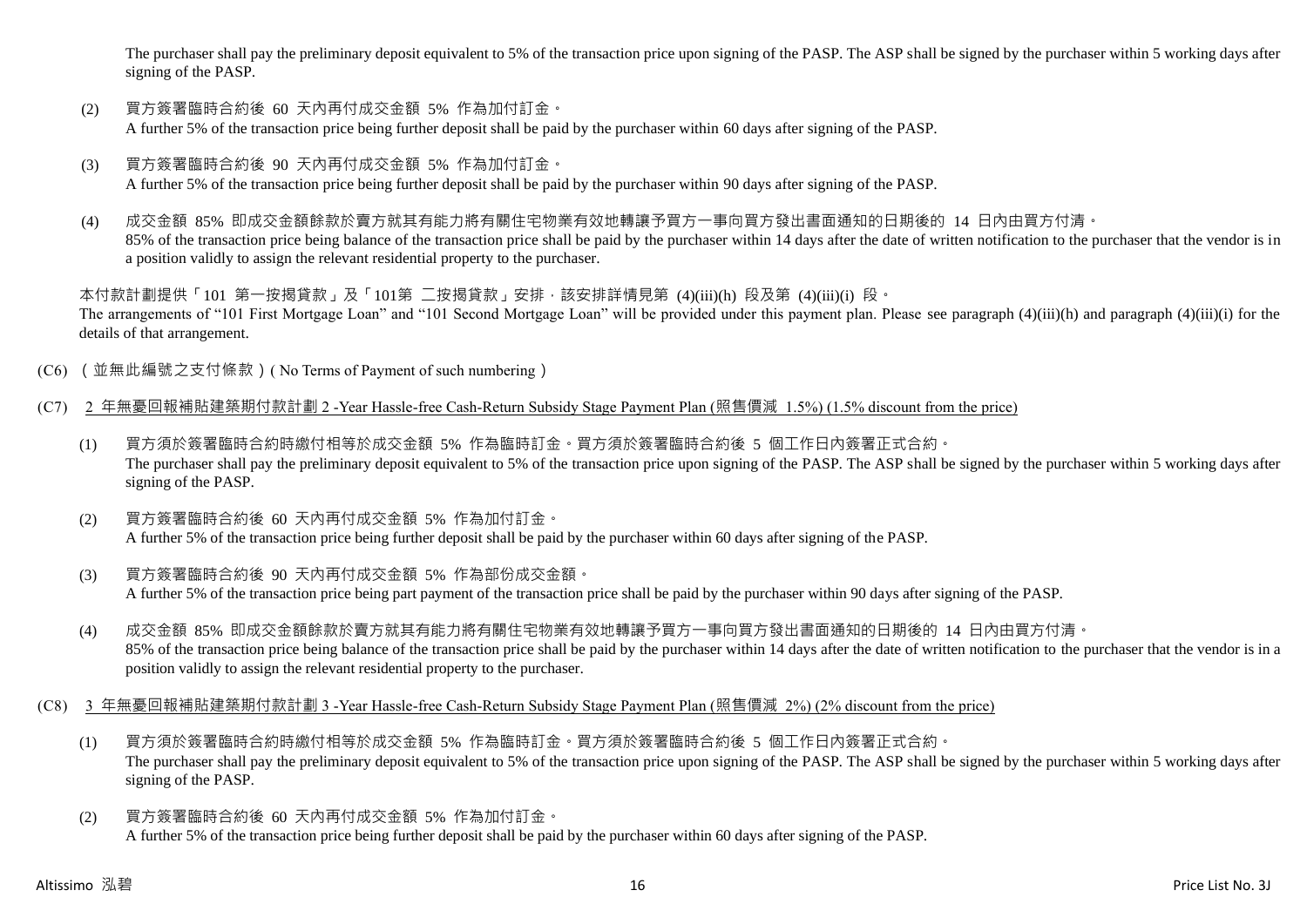(3) 買方簽署臨時合約後 90 天內再付成交金額 5% 作為部份成交金額。

A further 5% of the transaction price being part payment of the transaction price shall be paid by the purchaser within 90 days after signing of the PASP.

(4) 成交金額 85% 即成交金額餘款於賣方就其有能力將有關住宅物業有效地轉讓予買方一事向買方發出書面通知的日期後的 14 日內由買方付清。 85% of the transaction price being balance of the transaction price shall be paid by the purchaser within 14 days after the date of written notification to the purchaser that the vendor is in a

position validly to assign the relevant residential property to the purchaser.

# (ii) **售價獲得折扣的基礎**

**The basis on which any discount on the price is available**

- (a) 見 4(i)  $\text{See } 4(i)$ .
- (b) 不適用。 Not applicable.

(c) 「限時置業售價折扣」:於 2020 年 6 月 30 日或之前簽署臨時合約購買本價單中之指明住宅物業之買方可獲額外售價 2%折扣優惠。

(只適用於 5%首置建築期付款計劃、2 年無憂回報補貼建築期付款計劃及 3 年無憂回報補貼建築期付款計劃)

"First Home Purchase Price Discount": An extra 2% discount from the price would be offered to the purchasers who sign the PASP to purchase a specified residential property listed in this price list on or before 30th June 2020.

(Only applicable to 5% Easy-pay Stage Payment Plan, 2 -Year Hassle-free Cash-Return Subsidy Stage Payment Plan and 3 -Year Hassle-free Cash-Return Subsidy Stage Payment Plan)

(d) 員工置業折扣 Staff Purchasing Discount

如買方(或構成買方之任何人士)屬任何「員工合資格人士」,並且沒有委任地產代理就購入住宅物業代其行事,可獲額外 5%售價折扣優惠,折扣優惠受相關公司內部條款約 束。

If the purchaser (or any person comprising the purchaser) is a "Qualified Staff", provided that the purchaser did not appoint any estate agent to act for him/her in the purchase of the residential property, an extra 5% discount on the Price would be offered, subject to the internal regulation of Respective Related Parties.

「員工合資格人士」再提集的要求,在學院有限公司、社会、社会、社会、社会、社会社科学、社会有限公司、社会科学、科学、科学、科学、科学、科学、科学、科学、科学、科学 國農產品交易有限公司或中國建築國際集團及其附屬公司之任何董事、員工及其直系親屬(任何個人的配偶、父母、子女、兄弟及姐妹為該個人之「直系親屬」,惟須提供令 賣方滿意的有關證明文件 以茲證明有關關係,且賣方對是否存在近親關係保留最終決定權)。

"Qualified Staff" means any director or employee (and his/her close family member (a spouse, parent, child, brother and sister of a person is a "close family member" of that person provided that the relevant supporting documents to the satisfaction of the Vendor must be provided to prove the relationship concerned and that the Vendor reserves the final right to decide whether or not such relationship exists)) of any of Country Garden Holdings Company Limited and its subsidiaries, Wang On Group Limited and its subsidiaries, Wang On Properties Limited, Wai Yuen Tong Medicine Holdings Limited, Easy One Financial Group Limited, China Agri-Products Exchange Limited and China State Construction International Holdings Ltd. and its subsidiaries.

買方須在遞交購樓意向登記表格時或前提供令賣方滿意的證據証明其為「員工合資格人士」及(如適用)直系親屬關係,賣方就相關買方是否「員工合資格人士」及(如適 用)存在直系親屬關係有最終決定權,而賣方之決定為最終及對買方具有約束力。

The purchaser shall on or before submission of the Registration of Intent form on the spot provide evidence for proof of being a (if applicable) "Qualified Staff" to the satisfaction of the Vendor and in this respect the Vendor shall have absolute discretion and the Vendor's decision shall be final and binding on the purchaser.

(e) 「管理費」優惠 "Management Fees" Discount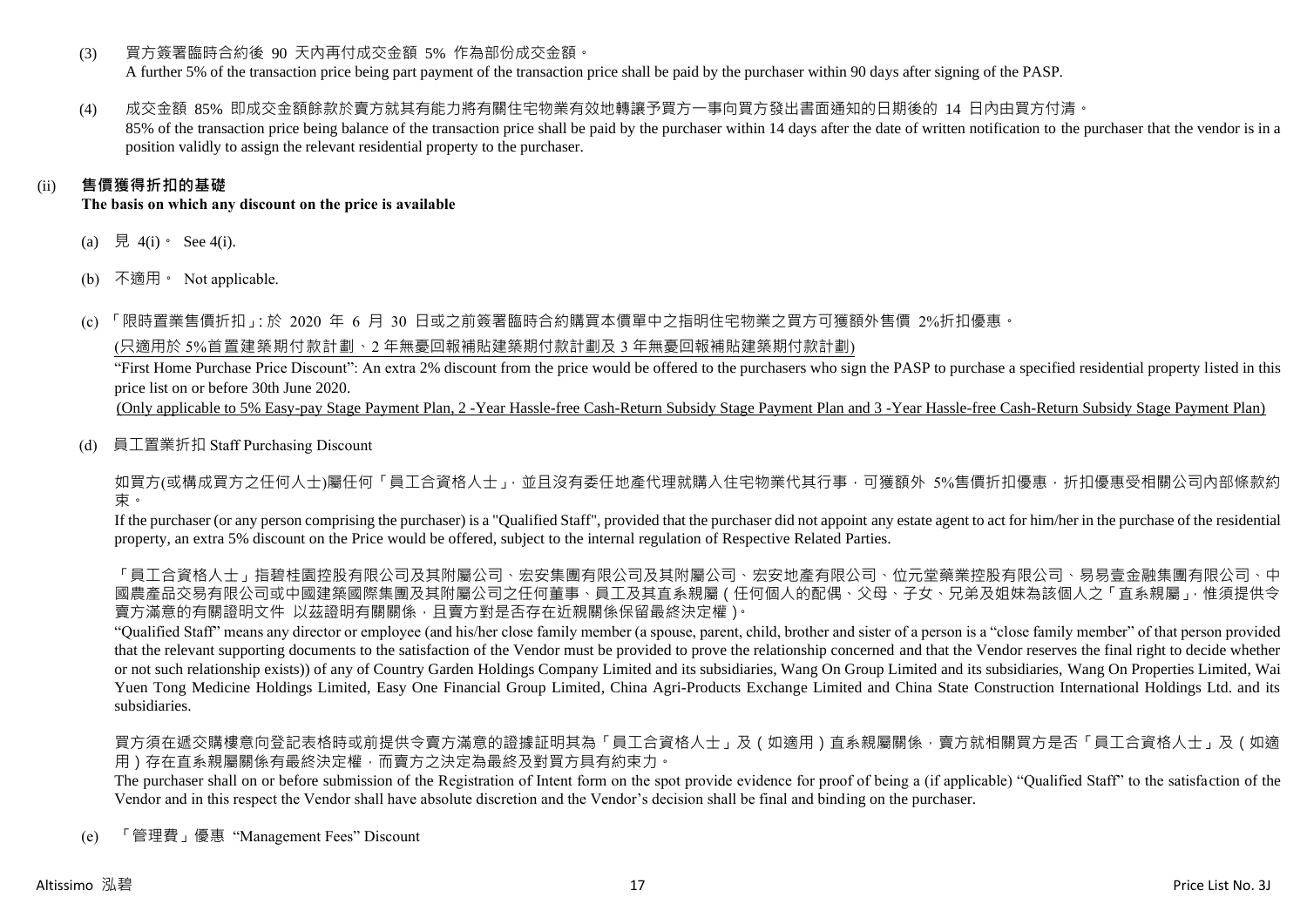於 2020 年 6 月 30 日或之前 · 首 10 名簽署臨時合約購買發展項目住宅物業(不論列於本價單或任何其他價單內)之買方 · 可享有下列售價折扣優惠作為「管理費」優惠: The first ten  $(10)$  purchasers who purchase the specified residential properties in the Development and sign the PASP thereof on or before 30<sup>th</sup> June 2020 (whether the specified residential property is included in this price list or any other price lists) will enjoy the "Management Fees" Discount as listed below as discount on the Price:

- (1) 每個一房住宅物業:港幣 \$98,000;或 For each one-bedroom residential property purchased: HK\$98,000; or
- (2) 每個二房住宅物業住宅物業:港幣 \$138,000;或 For each two-bedroom residential property purchased: HK\$138,000; or
- (3) 每個三房住宅物業住宅物業:港幣 \$218,000。 For each three-bedroom residential property purchased: HK\$218,000.

為免生疑,賣方並不就買方完成買賣後須繳付的管理費金額及其他費用作出任何明示或隱含之要約、陳述、承諾或保證。管理費金額以發展項目管理人決定為準。 For the avoidance of doubt, the Vendor does not make any express or implied representation, promise or warranty in relation to the amount of management fees and other charges payable by the purchases after completion of the sale and purchase. The amount of management shall be subject to the determination by the Manager of the Development.

(f) 「現樓開放月特別優惠」 "Property-Viewing Opening" Discount

於 2020 年 5 月 20 日起 ·首 20 名簽署臨時合約購買發展項目住宅物業 ( 不論列於本價單或任何其他價單內 ) 之買方 · 可享有下列售價折扣優惠作為「現樓開放月特 別優惠」優惠:

The first twenty (20) purchasers who purchase the specified residential properties in the Development and sign the PASP thereof from 20<sup>th</sup> May 2020 (whether the specified residential property is included in this price list or any other price lists) will enjoy the "Property-Viewing Opening" Discount as listed below as discount on the Price:

- (1) 每個一房住宅物業:港幣 \$66,000;或 For each one-bedroom residential property purchased: HK\$66,000; or
- (2) 每個二房住宅物業住宅物業:港幣 \$88,000;或 For each two-bedroom residential property purchased: HK\$88,000; or
- (3) 每個三房住宅物業住宅物業:港幣 \$168,000。 For each three-bedroom residential property purchased: HK\$168,000.
- (g) "Countrygardenhk" Instagram 帳戶跟隨優惠 "Countrygardenhk" Instagram Account Follows' Discount

凡於簽署臨時買賣合約前跟隨"countrygardenhk" Instagram 帳戶的買家,可獲 1% 售價折扣優惠。 A 1% discount from the Price would be offered to a Purchaser who has followed the "countrygardenhk" Instagram account before signing the Preliminary Agreement for Sale and Purchase.

# (iii) **可就購買發展項目中的指明住宅物業而連帶獲得的任何贈品、財務優惠或利益**

**Any gift, or any financial advantage or benefit, to be made available in connection with the purchase of a specified residential property in the Development**

(a) 見 4(i) 及 4(ii)。 See 4(i) and 4(ii)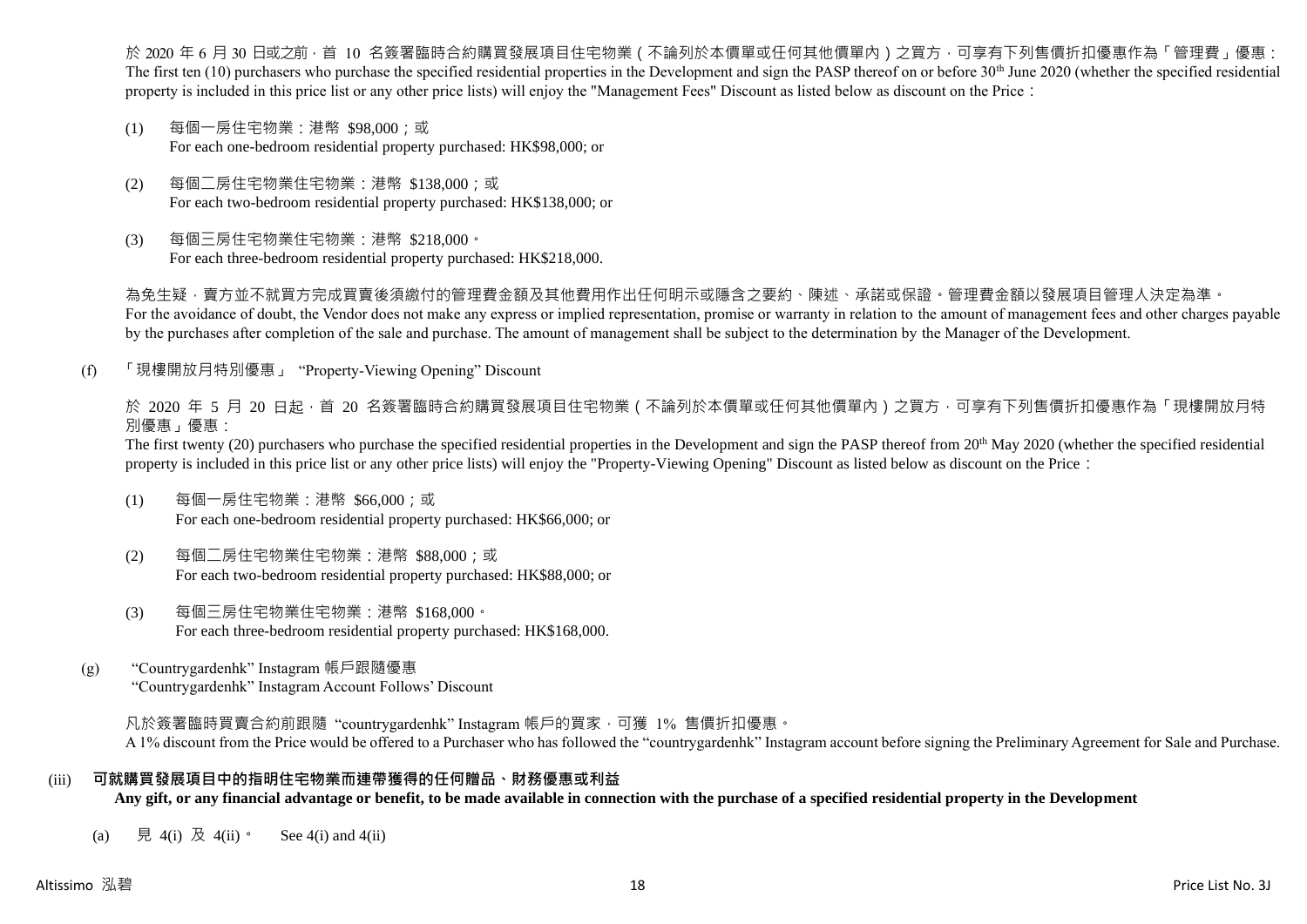(b) 「成交金額 75% 第一按揭」 "First Mortgage for 75% of the transaction price"

# **只適用於第( 4)(i)(A3)、第 (4)(i)(C2) 段及第 (4)(i)(C4) 段之付款計劃。** Only applicable to the payment plan under paragraphs  $(4)(i)(A3)$ ,  $(4)(i)(C2)$  and  $(4)(i)(C4)$ .

買方可向賣方介紹之財務機構或賣方指定的其它公司 (「介紹之第一承按人」) 申請最高達成交金額之 75% 之第一按揭 (「第一按揭貸款」)。第一按揭貸款及其申請受 以下條款及條件規限:

The purchaser may apply to the financial institution referred by the Vendor or any other company designated by the Vendor (the "Referred First Mortgagee") for first mortgage with a maximum loan amount equivalent to 75% of the transaction price (the "First Mortgage Loan"). The First Mortgage and its application are subject to the following terms and conditions:

(1) 買方必須於付清成交金額餘款之日起計最少 60 日前以指定的申請書向介紹之第一承按人申請第一按揭貸款。

The purchaser shall by prescribed form apply to the Referred First Mortgagee for the First Mortgage Loan, not less than 60 days before the due date of payment of the balance of the transaction price.

- (2) 買方須依照介紹之第一承按人之要求提供足夠之入息證明文件。 The purchaser shall provide sufficient proof of income in accordance with the requirements of the Referred First Mortgagee.
- (3) 買方須以所購之發展項目住宅物業之第一衡平法按揭及第一法定按揭作抵押。 The First Mortgage Loan shall be secured by a first equitable mortgage and a first legal mortgage over the residential property in the Development purchased by the purchaser.
- (4) 第一按揭貸款年期最長為 25 年。 The maximum tenor of the First Mortgage Loan shall not exceed 25 years.
- (5) 第一按揭貸款首 24 個月之年利率以介紹之第一承按人引用之最優惠利率 (P) 減 2% (P 2%) 計算。其後的年利率以最優惠利率加 2.375% (P + 2.375%) 計算。P 為 浮動利率,於本價單日期 P 為每年 5.375%。最終按揭利率以介紹之第一承按人審批結果而定,賣方並無就其作出,亦不得被視為就其作出任何不論明示或隱含之陳 述、承諾或保證。

The interest rate of the first 24 months of the First Mortgage Loan shall be Prime Rate (P) quoted by the Referred First Mortgagee minus 2% (P-2%). The interest rate for the rest of the term of the First Mortgage Loan shall be Prime Rate (P) plus 2.375% (P+2.375%). P is subject to fluctuation. P as at the date of this price list is 5.375% per annum. The final mortgage rate will be subject to final approval by the Referred First Mortgagee. No representation, undertaking or warranty, whether express or implied, is given, or shall be deemed to have been given by the Vendor in respect thereof.

(6) 第一按揭貸款之文件必須由介紹之第一承按人指定之律師行辦理,並由買方負責有關律師費用及其他開支。

All legal documents in relation to the First Mortgage Loan must be prepared by the solicitors' firm designated by the Referred First Mortgagee. All legal costs and other expenses incurred shall be paid by the Purchaser.

(7) 買方於決定選擇此安排前,請先向介紹之第一承按人查詢清楚按揭條款及條件、批核條件及申請手續。

The purchaser is advised to enquire with the Referred First Mortgagee on details of the terms and conditions of the mortgage, approval conditions and application procedures of the First Mortgage before choosing this arrangement.

- (8) 第一按揭貸款條款及批核條件僅供參考,介紹之第一承按人保留不時更改第一按揭貸款條款及批核條件的權利。 The terms and conditions and approval conditions of the First Mortgage Loan are for reference only, the Referred First Mortgagee reserves the right to change the terms and conditions and approval conditions of the First Mortgage Loan from time to time as it sees fit.
- (9) 有關第一按揭貸款之批核與否及借貸條款以介紹之第一承按人之最終決定為準,與賣方無關,目於任何情況賣方均無需為此負責。賣方並無或不得被視為就第一按揭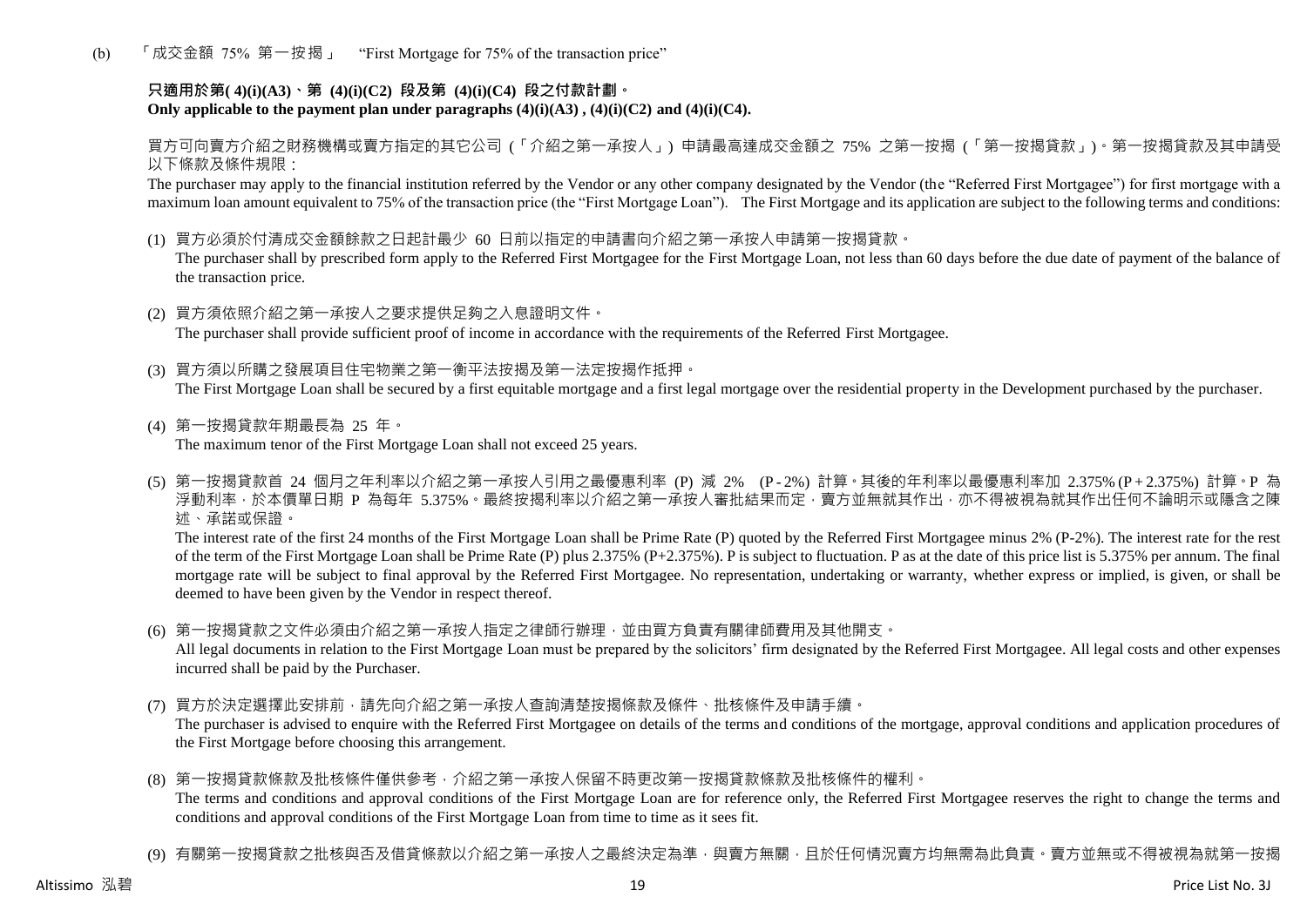貨款之按揭條款及條件以及申請之批核作出任何不論明示或隱含之陳述、承諾或保證。不論貸款獲批與否,買方仍須按正式合約完成交易及付清成交金額餘款。 The terms and conditions and the approval of applications for the First Mortgage Loan are subject to the final decision of the Referred First Mortgagee, and are not related to the Vendor (who shall under no circumstances be responsible therefor). No representation, undertaking or warranty, whether express or implied, is given, or shall be deemed to have been given by Vendor in respect of the terms and conditions and the approval of applications for the First Mortgage Loan. Regardless the First Mortgage Loan is granted or not, the purchaser(s) shall complete the sale and purchase in accordance with the ASP and pay the balance of the transaction price.

(c) 「成交金額 10% 第二按揭」 "Second Mortgage for 10% of the transaction price"

# **只適用於 第(4)(i)(C4) 段之付款計劃。**

**Only applicable to the payment plans under paragraphs (4)(i)(C4).**

買方可向賣方介紹之財務機構或賣方指定的其它公司 (「介紹之第二承按人」) 申請最高達成交額之 10% 之第二按揭,基本條款如下:

The Purchaser may apply to the financial institution referred by the Vendor or any other company designated by the Vendor (the "Referred Second Mortgagee") for second mortgage with a maximum loan amount equivalent to 10% of the transaction price (the "Second Mortgage"). The Second Mortgage and its application are subject to the following terms and conditions:

(1) 買方必須於付清成交金額餘款之日起計最少 60 日前以指定的申請書向介紹之第二承按人申請按揭貸款。

The purchaser(s) shall by prescribed form apply to the Referred Second Mortgagee for mortgage loan, not less than 60 days before the due date of payment of the balance of the transaction price.

- (2) 買方須依照介紹之第二承按人之要求提供足夠之入息證明文件。 The purchaser shall provide sufficient proof of income in accordance with the requirements of the Referred Second Mortgagee.
- (3) 第二按揭貸款年期最長為 5 年或與第一按揭貸款同等年期,以較短者為準 The maximum tenor of second mortgage loan shall be 5 years or the same tenor of first mortgage loan, whichever is the shorter.
- (4) 第二按揭首 24 個月之年利率以介紹之第二承按人引用之最優惠利率 (P) 減 2.75% (P 2.75%) 計算。其後的年利率以最優惠利率 (P) 加 2.375% (P + 2.375%) 計算。 P 為浮動利率,於本價單日期 P 為每年 5.375%。最終按揭利率以介紹之第二承按人審批結果而定,賣方並無就其作出,亦不得被視為就其作出任何不論明示或隱含 之陳述、承諾或保證。

The interest rate of the first 24 months of the Second Mortgage shall be Prime Rate (P) quoted by the Referred Second Mortgagee minus 2.75% (P-2.75%). The interest rate for the rest of the term of the Second Mortgage shall be Prime Rate (P) plus 2.375% (P+2.375%). P is subject to fluctuation. P as at the date of this price list is 5.375% per annum. The final mortgage rate will be subject to final approval by the Referred Second Mortgagee. No representation, undertaking or warranty, whether express or implied, is given, or shall be deemed to have been given by the Vendor in respect thereof.

- (5) 第二按揭貸款最高金額為成交金額的 10%,惟第一按揭貸款及第二按揭貸款總金額不可超過成交金額或有關住宅物業的估價 (以較低者為準) 的 85%。 The maximum second mortgage loan amount shall be 10% of the transaction price, but the total amount of the first mortgage loan and the second mortgage loan together shall not exceed 85% of the transaction price or the valuation of the relevant residential property, whichever is the lower.
- (6) 第一按揭貸款銀行須為介紹之第二承按人所指定之銀行,買方並須首先得到該銀行書面同意辦理第二按揭貸款。 The first mortgagee bank shall be one which is nominated by the Referred Second Mortgagee. The purchaser(s) shall obtain the prior written consent from the first mortgagee bank for the application of second mortgage loan.
- (7) 第一按揭貸款及第二按揭貸款申請將由有關承按機構獨立處理。

The applications for first mortgage loan and the second mortgage loan will be processed by the relevant mortgagees independently.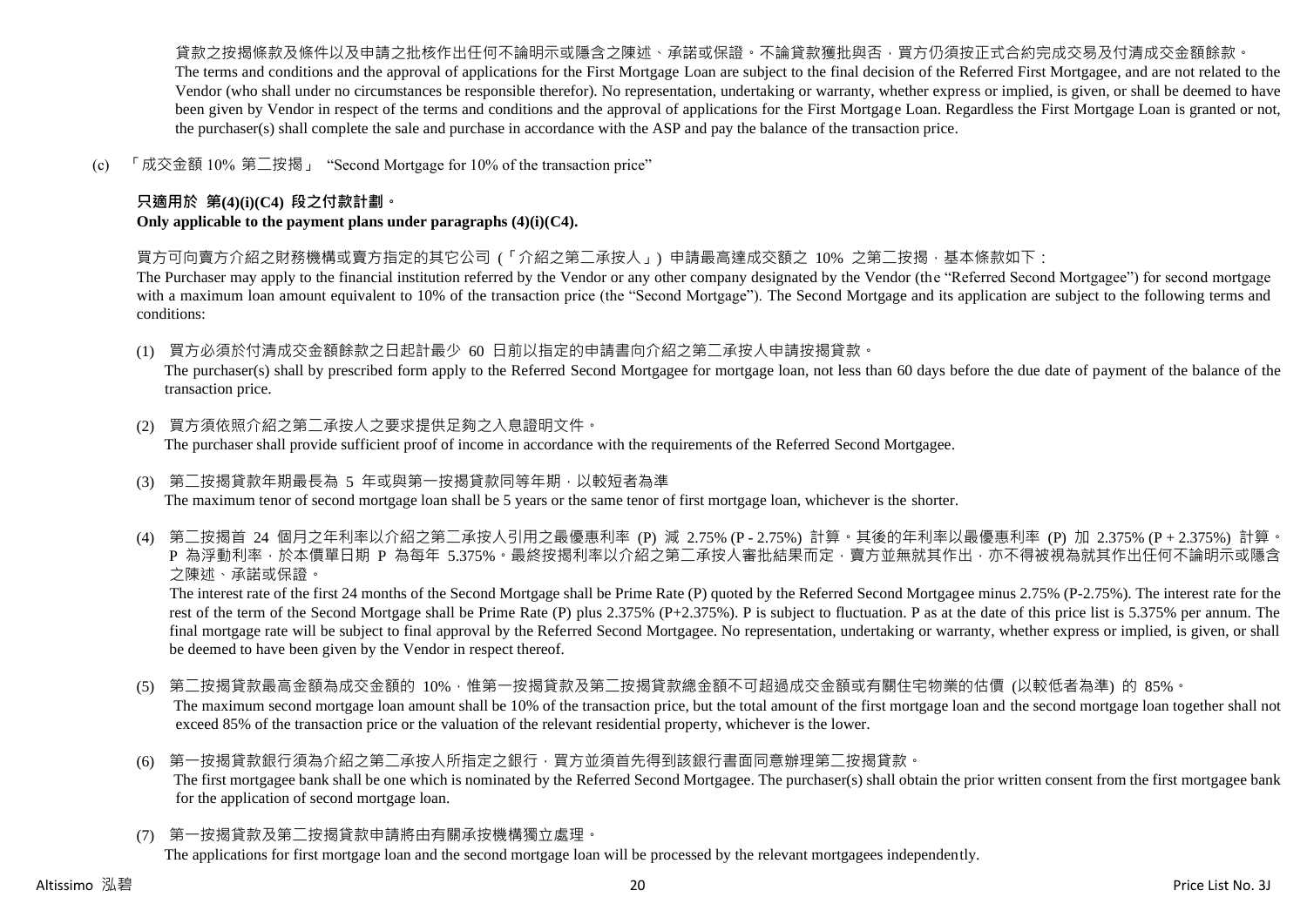(8) 所有第二按揭貸款及其相關擔保之法律文件必須由介紹之第二承按人指定律師行辦理,買方及其擔保人 (如有) 須支付所有第二按揭貸款及其擔保相關之律師費及雜 費。

All legal documents of the second mortgage loan and its related guarantee shall be handled by the solicitors designated by the Referred Second Mortgagee and all legal costs and disbursement relating thereto shall be borne by the purchaser(s) and his/her/their guarantor(s) (if any).

(9) 第二按揭貸款批出與否及其條款,介紹之第二承按人有最終決定權,其決定與賣方無關,賣方亦無需為此負責。不論貸款獲批與否,買方仍須按正式合約完成交易及付 清成交金額餘款。

The approval or disapproval of the second mortgage loan and terms thereof are subject to the final decision of the Referred Second Mortgagee. The decision is not related to the vendor and the vendor shall not be responsible therefor. Regardless the loan is granted or not, the purchaser(s) shall complete the sale and purchase in accordance with the ASP and pay the balance of the transaction price.

(10) 第二按揭貸款受其他條款及細則約束。

The second mortgage loan is subject to other terms and conditions.

(d) 「成交金額 30% 第二按揭」 "Second Mortgage for 30% of the transaction price"

#### **只適用於第 (4)(i)(C6) 段之付款計劃。 Only applicable to the payment plans under paragraphs (4)(i)(C6).**

買方可向賣方介紹之財務機構或賣方指定的其它公司 (「介紹之第二承按人」) 申請最高達成交額之 30% 之第二按揭 · 基本條款如下:

The Purchaser may apply to the financial institution referred by the Vendor or any other company designated by the Vendor (the "Referred Second Mortgagee") for second mortgage with a maximum loan amount equivalent to 30% of the transaction price (the "Second Mortgage"). The Second Mortgage and its application are subject to the following terms and conditions:

(1) 買方必須於付清成交金額餘款之日起計最少 60 日前以指定的申請書向介紹之第二承按人申請按揭貸款。

The purchaser(s) shall by prescribed form apply to the Referred Second Mortgagee for mortgage loan, not less than 60 days before the due date of payment of the balance of the transaction price.

- (2) 買方須依照介紹之第二承按人之要求提供足夠之入息證明文件。 The purchaser shall provide sufficient proof of income in accordance with the requirements of the Referred Second Mortgagee.
- (3) 第二按揭貸款年期最長為 5 年或與第一按揭貸款同等年期,以較短者為準 The maximum tenor of second mortgage loan shall be 5 years or the same tenor of first mortgage loan, whichever is the shorter.
- (4) 第二按揭首 24 個月之年利率以介紹之第二承按人引用之最優惠利率 (P) 減 2.75% (P 2.75%) 計算。其後的年利率以最優惠利率 (P) 加 2.375% (P + 2.375%) 計算。 P 為浮動利率,於本價單日期 P 為每年 5.375%。最終按揭利率以介紹之第二承按人審批結果而定,賣方並無就其作出,亦不得被視為就其作出任何不論明示或隱含 之陳述、承諾或保證。

The interest rate of the first 24 months of the Second Mortgage shall be Prime Rate (P) quoted by the Referred Second Mortgagee minus 2.75% (P-2.75%). The interest rate for the rest of the term of the Second Mortgage shall be Prime Rate (P) plus 2.375% (P+2.375%). P is subject to fluctuation. P as at the date of this price list is 5.375% per annum. The final mortgage rate will be subject to final approval by the Referred Second Mortgagee. No representation, undertaking or warranty, whether express or implied, is given, or shall be deemed to have been given by the Vendor in respect thereof.

(5) 第二按揭貸款最高金額為成交金額的 30%,惟第一按揭貸款及第二按揭貸款總金額不可超過成交金額或有關住宅物業的估價 (以較低者為準) 的 80%。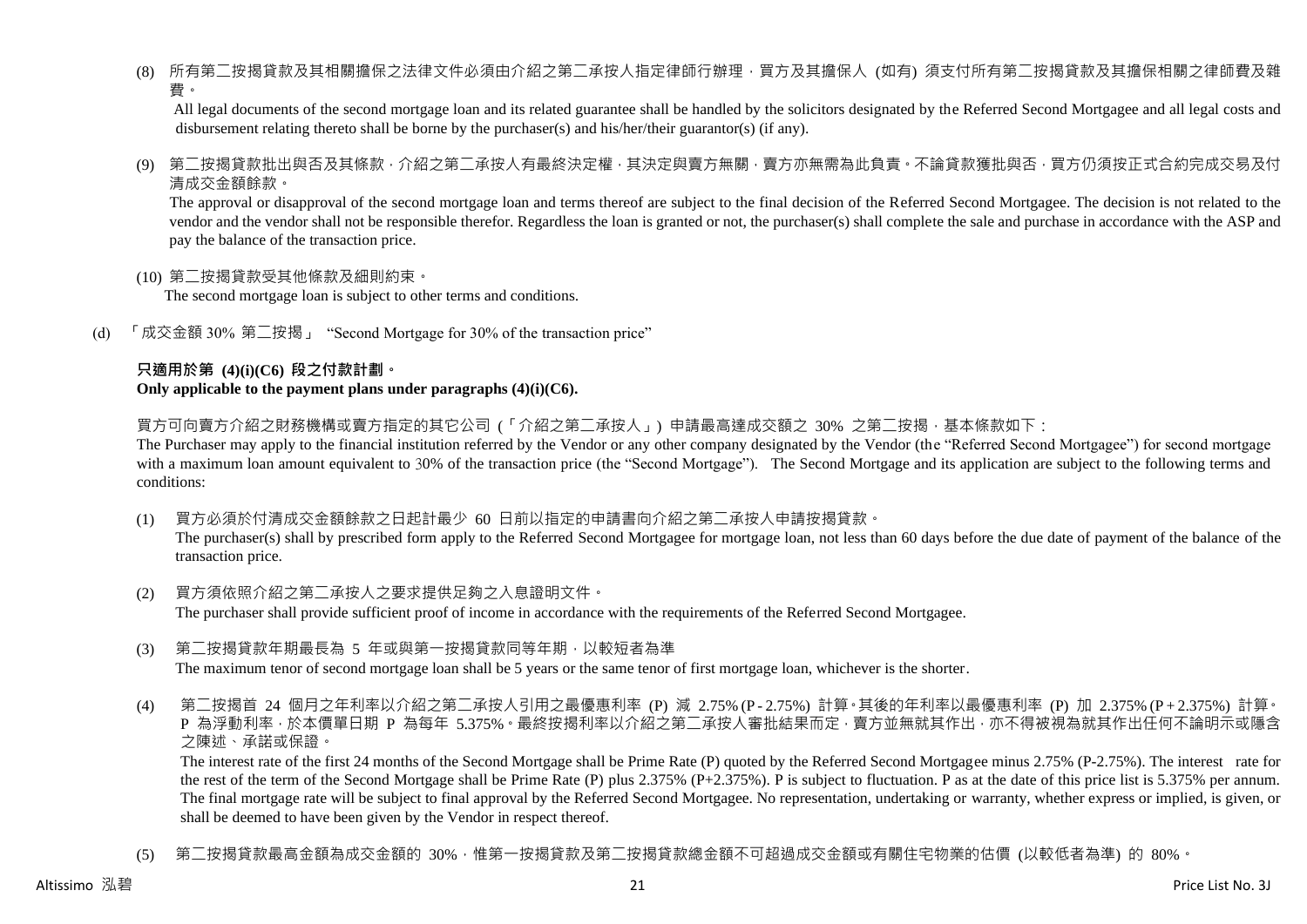The maximum second mortgage loan amount shall be 30% of the transaction price, but the total amount of the first mortgage loan and the second mortgage loan together shall not exceed 80% of the transaction price or the valuation of the relevant residential property, whichever is the lower.

(6) 第一按揭貸款銀行須為介紹之第二承按人所指定之銀行,買方並須首先得到該銀行書面同意辦理第二按揭貸款。

The first mortgagee bank shall be one which is nominated by the Referred Second Mortgagee. The purchaser(s) shall obtain the prior written consent from the first mortgagee bank for the application of second mortgage loan.

(7) 第一按揭貸款及第二按揭貸款申請將由有關承按機構獨立處理。 The applications for first mortgage loan and the second mortgage loan will be processed by the relevant mortgagees independently.

(8) 所有第二按揭貸款及其相關擔保之法律文件必須由介紹之第二承按人指定律師行辦理,買方及其擔保人 (如有) 須支付所有第二按揭貸款及其擔保相關之律師費及雜 費。

All legal documents of the second mortgage loan and its related guarantee shall be handled by the solicitors designated by the Referred Second Mortgagee and all legal costs and disbursement relating thereto shall be borne by the purchaser(s) and his/her/their guarantor(s) (if any).

(9) 第二按揭貸款批出與否及其條款,介紹之第二承按人有最終決定權,其決定與賣方無關,賣方亦無需為此負責。不論貸款獲批與否,買方仍須按正式合約完成交易及 付清成交金額餘款。

The approval or disapproval of the second mortgage loan and terms thereof are subject to the final decision of the Referred Second Mortgagee. The decision is not related to the vendor and the vendor shall not be responsible therefor. Regardless the loan is granted or not, the purchaser(s) shall complete the sale and purchase in accordance with the ASP and pay the balance of the transaction price.

- (10) 第二按揭貸款受其他條款及細則約束。 The second mortgage loan is subject to other terms and conditions.
- (e) 「首 2 年每年 3 厘回報補貼優惠」 "First Two Year Return Subsidy at 3% p.a. Benefit "

# **只適用於選擇支付計劃 (4)(i)(C7) 的買方。**

# **Only applicable to the payment plans under paragraphs (4)(i)(C7).**

受限於相關交易文件條款及條件 (包括但不限於買方須依照買賣合約訂定的日期付清每一期樓款及售價餘款#,由完成買賣日翌日起計為期 2 年,買方每月可獲一筆現金 補貼,每月補貼金額相等於售價乘以 3% 除以 12。於上述補貼期間,現金補貼將於每月的第一個工作天存入買方於香港持牌銀行開立之戶口 (或以其他由賣方決定的方 式支付)。

Subject to the terms and conditions of the relevant transaction documents (including without limitation that the Purchaser shall settle each part payment and the balance of the Purchase Price<sup>#</sup> according to the respective dates stipulated in the agreement for sale and purchase), monthly subsidy will be given to the Purchaser for a two-year period from the date immediately after the Completion Date. The amount of the monthly subsidy is equivalent to the Purchase Price times 3% divide by 12 months. The monthly subsidy will be deposited directly into the purchaser's bank account maintained with a licenced bank in Hong Kong (or in any other manner as the Vendor may decide) on the 1st working day of each calendar month during the aforesaid subsidy period.

- 以賣方代表律師實際收到款項日期計算
- # the actual date of payment(s) received by the Vendor's solicitors shall be considered as the date of settlement of payment by the Purchaser.
- (f) 「首 3 年每年 2 厘回報補貼優惠」 "First Three Year Return Subsidy at 2% p.a. Benefit "

# **只適用於選擇支付計劃 (4)(i)(C8) 的買方。**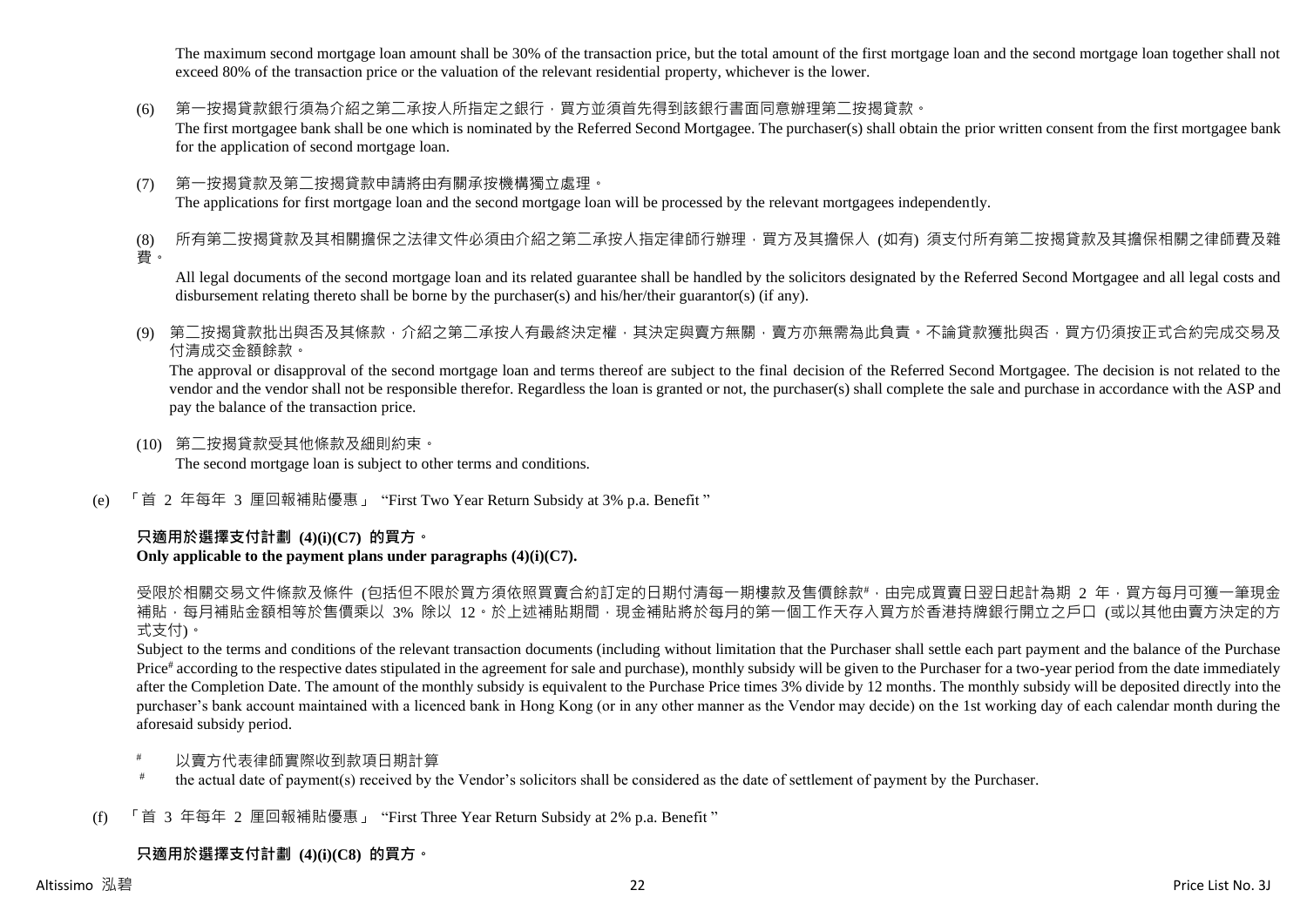#### **Only applicable to the payment plans under paragraphs (4)(i)(C8).**

受限於相關交易文件條款及條件 (包括但不限於買方須依照買賣合約訂定的日期付清每一期樓款及售價餘款#,由完成買賣日翌日起計為期 3 年,買方每月可獲一筆現金 補貼,每月補貼金額相等於售價乘以 2% 除以 12。於上述補貼期間,現金補貼將於每月的第一個工作天存入買方於香港持牌銀行開立之戶口 (或以其他由賣方決定的方 式支付)。

Subject to the terms and conditions of the relevant transaction documents (including without limitation that the Purchaser shall settle each part payment and the balance of the Purchase Price<sup>#</sup> according to the respective dates stipulated in the agreement for sale and purchase), monthly subsidy will be given to the Purchaser for a three-year period from the date immediately after the Completion Date. The amount of the monthly subsidy is equivalent to the Purchase Price times 2% divide by 12 months. The monthly subsidy will be deposited directly into the purchaser's bank account maintained with a licenced bank in Hong Kong (or in any other manner as the Vendor may decide) on the 1st working day of each calendar month during the aforesaid subsidy period.

- 以賣方代表律師實際收到款項日期計算
- # the actual date of payment(s) received by the Vendor's solicitors shall be considered as the date of settlement of payment by the Purchaser.

# (g) 提前收樓裝修優惠 Early Occupation for Fitting-out Benefit

買方可選擇獲取提前收樓裝修優惠 (「該優惠」)。買方如決定選擇獲取該優惠,在付清全部成交金額的前提下,可於 2020 年 8 月 1 日或之後向賣方提出書面申請該優惠。 在賣方批准申請後,買方須簽署有關在所購住宅物業買賣成交前佔用該物業之許可協議(「許可協議」)(格式及內容由賣方訂明,買方不得要求任何修改),主要條款如下: The Purchaser may opt for obtaining the Early Occupation for Fitting-out Benefit (the "Benefit"). If the Purchaser decides to opt for obtaining the Benefit, then on the condition that the Purchaser has fully paid all the transaction price, the Purchaser may submit written application to the Vendor for the Benefit on or after 1<sup>st</sup> August 2020. Once the application is approved by the Vendor, the Purchaser shall execute a Licence Agreement (the "Licence Agreement") for occupation of the residential property purchased before completion of sale and purchase of the same (in such form and substance as the Vendor may prescribe and the Purchaser shall not request any amendment thereto), the principal terms of which are as follows:

(1) 許可佔用期由賣方就有關發展項目之佔用許可證已發出且賣方能將該住宅物業交予買方一事向買方發出書面通知的日期後第 60 日開始,至該住宅物業買賣之成交日期 為止;

The licence period shall commence from the 60<sup>th</sup> day after the date of the Vendor's written notice to the Purchaser that the Occupation Permit in respect of the Development has been issued and that the Vendor is in a position to hand over the residential property to the Purchaser, and until the date of completion of sale and purchase of the residential property;

- (2) 許可佔用期内,買方只可就該住宅物業進行裝修工程。買方不得遷入居住該住宅物業,亦不得容許或容忍他人遷入居住該住宅物業。 The user of the residential property during the licence period shall be limited to fitting-out works of the residential property only. The Purchaser shall not reside in the residential property nor shall permit or suffer other person(s) to reside therein.
- (3) 許可佔用期之許可費用金額為港幣 10 元,於簽署許可協議時支付。 The licence fee during the licence period shall be HK\$10.00, payable upon signing of the Licence Agreement.
- (4) 買方必須負責繳付許可協議之印花稅裁定費及印花稅 (如有)、準備和簽署許可協議所需之所有律師費。賣方將負責繳付許可佔用期內該住宅物業之管理費、差餉、地 租、公用事業服務收費、公用事業服務按金及其它開支等(如有)。

The Purchaser shall be responsible to pay for the stamp duty adjudication fee and stamp duty (if any) on the Licence Agreement, the legal costs for the preparation and execution of the Licence Agreement. The Vendor will be responsible to pay for the management fees, government rates and rents, utilities charges, utilities deposits and all other outgoings, etc. (if any) of the residential property during the licence period.

#### 詳情以相關交易文件條款作準。

Subject to the terms and conditions of the relevant transaction documents.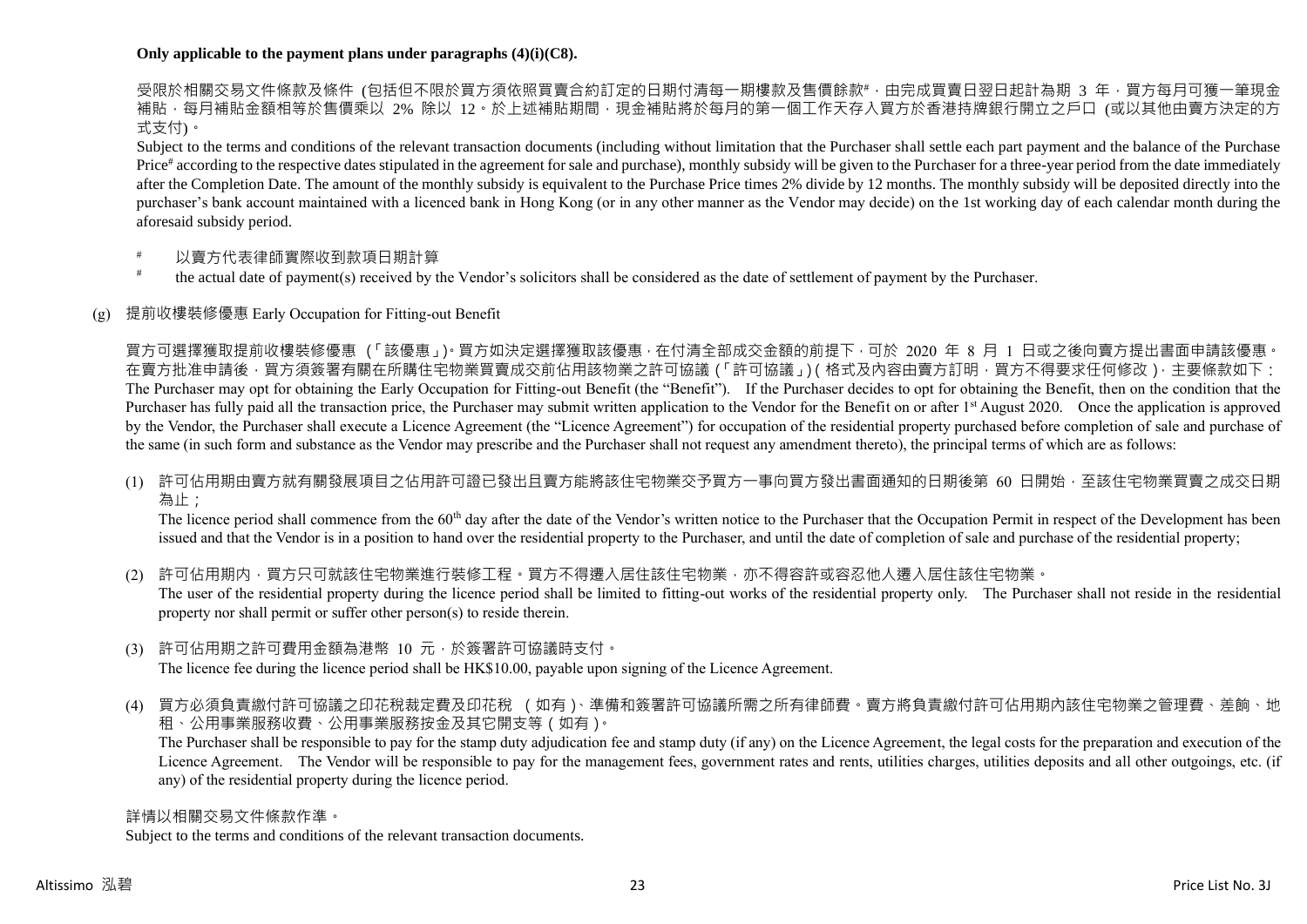# **只適用於成交金額不少於港幣10,000,000元,及選用第 (4)(i)(A) 段或第 (4)(i)(C5) 段之付款計劃。**

**Only applicable to the transaction price not less than HK\$10,000,000, and payment plans under paragraphs (4)(i)(A) or payment plans under paragraphs (4)(i)(C5) .**

# **只適用於屬自然人的買方。**

#### **Only applicable to purchasers who are natural persons.**

買方可向賣方介紹之財務機構或賣方指定的其它公司 (「介紹之第一承按人」) 申請最高達成交金額之 70% 之第一按揭 (「101 第一按揭貸款」)。101 第一按揭貸款及其申 請受以下條款及條件規限:

The purchaser may apply to the financial institution referred by the Vendor or any other company designated by the Vendor (the "Referred First Mortgagee") for first mortgage with a maximum loan amount equivalent to 70% of the transaction price (the "101 First Mortgage Loan"). 101 First Mortgage Loan and its application are subject to the following terms and conditions:

(1) 買方必須於買賣合約內訂明的付清成交金額餘額之日前最少 75 日書面向介紹之第一承按人申請 101 第一按揭貸款。

The purchaser shall make a written application to the Referred First Mortgagee for 101 First Mortgage Loan not less than 75 days before the date of settlement of the balance of the transaction price as specified in the agreement for sale and purchase.

(2) 如買方選用 (4)(i)(A) 段之付款計劃並申請 101 第一按揭貸款,成交金額將會增加 3.5%,買方必須於申請時向賣方繳付 (a) 截至申請日期當日按照買賣合約訂明及按新 成交金額計算之應付部份與 (b) 原來成交金額已付部份之差額;如買方選用 (4)(i)(C5) 段之付款計劃並申請 101 第一按揭貸款,成交金額將會增加 2%,買方必須於申請 時向賣方繳付 (a) 截至申請日期當日按照買賣合約訂明及按新成交金額計算之應付部份與 (b) 原來成交金額已付部份之差額。為免存疑,更改後之成交金額將以進位到最 接近的千位數計算。買方亦須就此簽立一份有關住宅物業之補充合約以更改成交金額及支付條款,有關之律師費用及雜費概由買方負責。 If payment plan under paragraph  $(4)(i)(A)$  is opted by the purchaser and the purchaser applies for the 101 First Mortgage Loan, the transaction price shall be increased by 3.5% and

the difference between (a) amount payable under the ASP calculated by reference to the new transaction price as at the date of application and (b) amount of original transaction price paid by the purchaser shall be payable by the purchaser to the Vendor upon application. If payment plan under paragraph  $(4)(i)(C5)$  is opted by the purchaser and the purchaser applies for the 101 First Mortgage Loan, the transaction price shall be increased by 2% and the difference between (a) amount payable under the ASP calculated by reference to the new transaction price as at the date of application and (b) amount of original transaction price paid by the purchaser shall be payable by the purchaser to the Vendor upon application. For avoidance of doubt, the new transaction price will be rounded up to the nearest thousand. The purchaser shall also sign a supplemental agreement in respect of the residential property to vary the transaction price and the terms of payment, all relevant legal costs and disbursements of which shall be borne by the purchaser solely.

(3) 如買方最終並無選用「101 第一按揭貸款」,買方可在住宅物業買賣成交後 1 個月内向賣方遞交書面申請成交金額回贈,賣方將會在收到買方之書面申請後 1 個月内給予 買方同等金額之成交金額回贈。

If the Purchaser eventually does not utilize the 101 First Mortgage Loan, the purchaser may, within 1 month after completion of sale and purchase of the residential property, submit a written application to the Vendor for a transaction price rebate. The Vendor will provide to the purchaser the transaction price rebate in the amount equivalent to the said part payment within 1 month after receiving the written application from the purchaser..

(4) 101 第一按揭貸款的最高金額為成交金額的 70% (若買方為香港永久性居民) 或 60% (若買方為非香港永久性居民),貸款金額不可超過應繳付之成交金額餘額。介紹之第 一承按人因應買方及其擔保人 (如適用) 的信貸評估,對實際批出予買方的貸款金額作出決定。

The maximum 101 First Mortgage Loan amount shall be 70% of the transaction price (if purchaser is Hong Kong permanent residents) or 60% of the transaction price (if purchaser is not Hong Kong permanent residents), provided that the loan amount shall not exceed the balance of the transaction price payable. The Referred First Mortgagee will decide the loan amount to be granted to the purchaser after considering the result of the credit assessment of the purchaser and his guarantor (if applicable).

(5) 101 第一按揭貸款年期最長為 25 年。

The maximum tenor of the 101 First Mortgage Loan shall not exceed 25 years.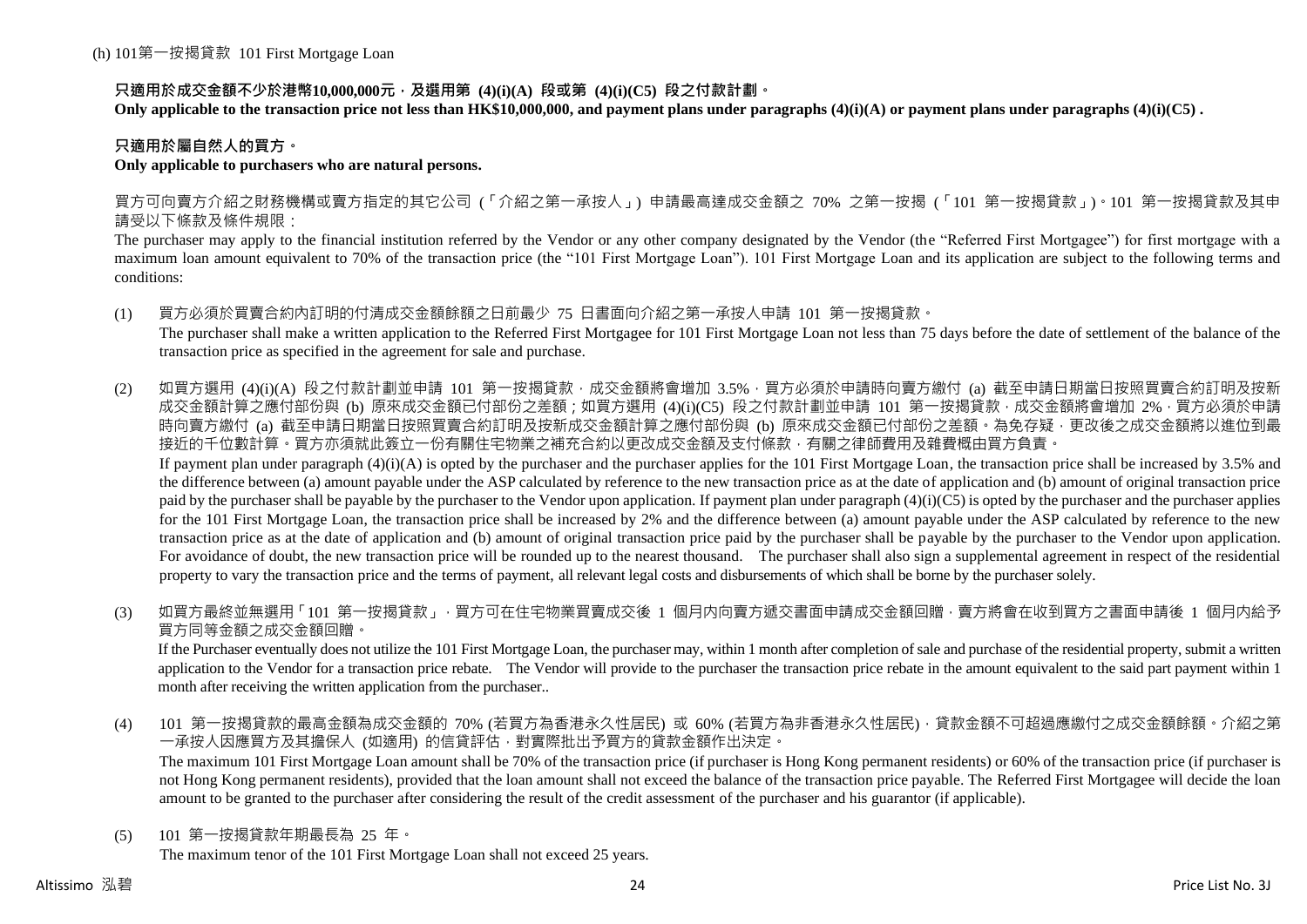- (6) 101 第一按揭貸款以住宅物業之第一法定按揭作抵押。 The 101 First Mortgage Loan shall be secured by a first legal mortgage over the residential property.
- (7) 101 第一按揭貸款年期首 24 個月的年利率為介紹之第一承按人不時報價之最優惠利率減 4.5%。 The annual interest rate of the 101 First Mortgage Loan for the first 24 months shall be at 4.5% below the Best Lending Rate as quoted by the Referred First Mortgagee from time to time.
- (8) 101 第一按揭貸款年期第 25 個月及其後之年利率為介紹之第一承按人不時報價之最優惠利率。 The annual interest rate of the 101 First Mortgage Loan from the 25<sup>th</sup> month and thereafter shall be the Best Lending Rate as quoted by the Referred First Mortgagee from time to time.
- (9) 「最優惠利率」由介紹之第一承按人決定,現為年利率 5.5%。 The Best Lending Rate is determined by the Referred First Mortgagee. The current Best Lending Rate is 5.5% per annum.
- (10) 買方於按揭首 24 個月只需就 101 第一按揭貸款向介紹之第一承按人繳付利息,其後則須照常連本帶息供款。 The purchaser shall only pay the interest of the 101 First Mortgage Loan to the Referred First Mortgagee in the first 24 months and shall repay the principal amount and interest as usual for the rest of the term of the 101 First Mortgage Loan.
- (11) 買方須按月分期償還 101 第一按揭貸款。 The purchaser shall repay the 101 First Mortgage Loan by monthly instalments.
- (12) 101 第一按揭貸款申請的審批由介紹之第一承按人全權負責。介紹之第一承按人對是否批出見證明日按揭貸款有最終決定權。 The Referred First Mortgagee shall be solely responsible to determine whether to approve the purchasers' application for the 101 First Mortgage Loan. The Referred First Mortgagee shall have the final right to decide whether or not to grant the 101 First Mortgage Loan.

(13) 所有 101 第一按揭貸款之法律文件必須由賣方或介紹之第一承按人指定之律師行辦理,買方須負責支付一切有關之律師費用及雜費。買方可選擇自行聘用律師作為其代表 律師,在此情況下,買方亦須負責其代表律師有關處理 101 第一按揭貸款的律師費用及雜費。 All legal documents of the 101 First Mortgage Loan shall be prepared and handled by the solicitors designated by the Vendor or the Referred First Mortgagee and all relevant legal costs and disbursements shall be borne by the purchaser solely. The purchaser may choose to instruct his own solicitors to act for him and in such event, the purchaser shall also bear his own solicitors' legal costs and disbursements relating to the 101 First Mortgage Loan.

(14) 買方須按介紹之第一承按人的要求提供一切所需文件以證明其還款能力,所需文件包括但不限於買方及其擔保人 (如適用) 的信貸報告、收入證明、銀行紀錄及借貸紀錄(包 括其他貸款,如有)。

The purchaser shall upon request by the Referred First Mortgagee provide all necessary documents to prove his repayment ability, the necessary documents shall include but not limited to credit report, income proof, bank records and borrowing records (including other loans, if any) of the purchaser and his guarantor(s) (if applicable).

- (15) 不論 101 第一按揭貸款獲批與否,買方仍須按買賣合約完成住宅物業的買賣及繳付全數成交金額。 Irrespective of whether the 101 First Mortgage Loan is granted or not, the purchaser shall complete the purchase of the residential property and shall pay the transaction price in full in accordance with the agreement for sale and purchase.
- (16) 101 第一按揭貸款受其他條款及細則約束。 The 101 First Mortgage Loan is subject to other terms and conditions.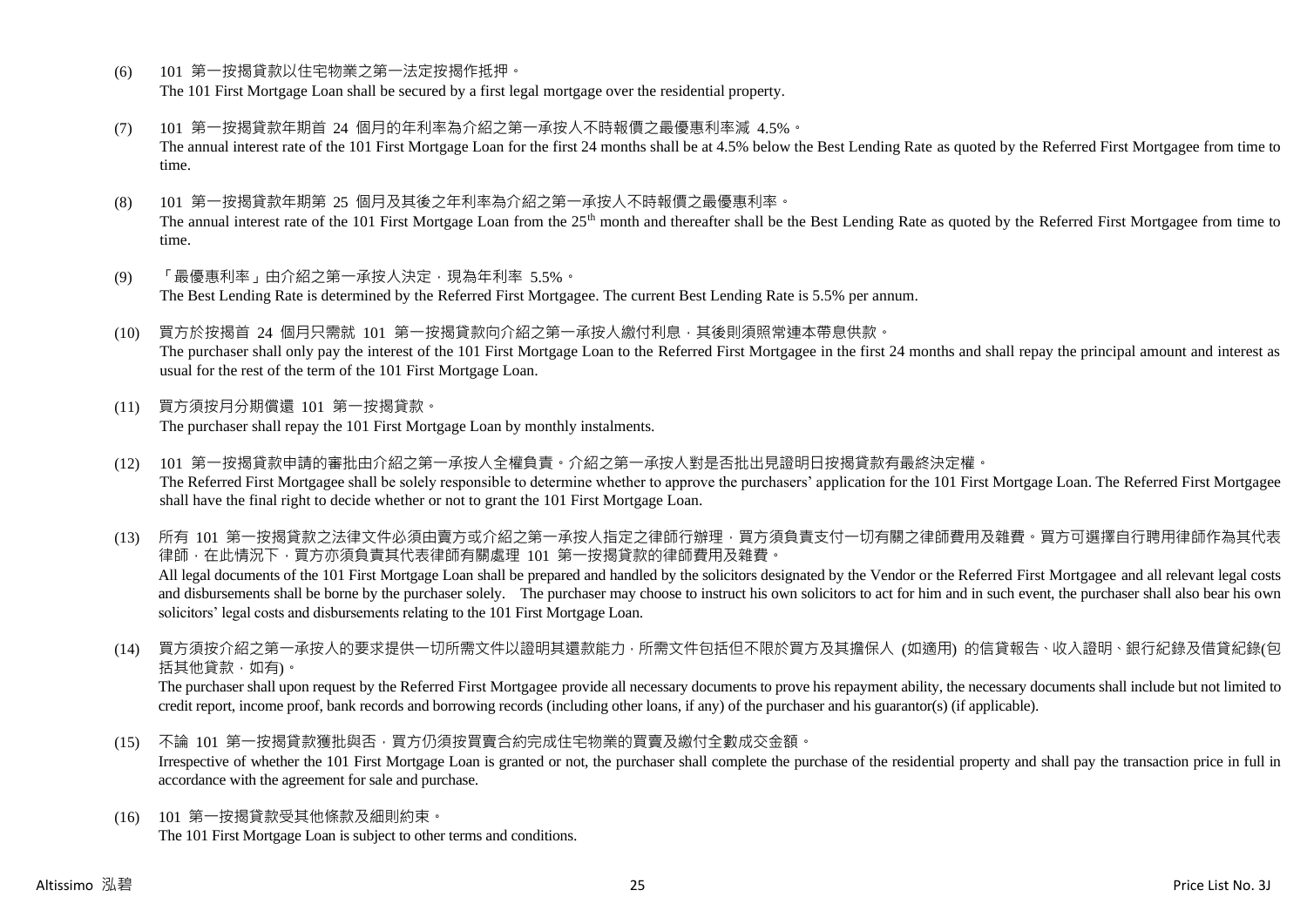(17) 101 第一按揭貸款純為介紹之第一承按人與買方之交易。買方與介紹之第一承按人之任何轇輵,一概與賣方及碧桂園(香港)地產代理有限公司無關。以上關於 101 第一按 揭貸款的資料不構成亦不能被視為賣方或任何其他人士就 101 第一按揭貸款作出的陳述、保證、承諾、要約或買賣合約之條款。賣方及碧桂園 ( 香港 ) 地產代理有限公司在任何情況 下均無需就 101 第一按揭貸款向買方承擔任何責任。

The 101 First Mortgage Loan is a transaction between the Referred First Mortgagee and the purchaser only. The Vendor and Country Garden (Hong Kong) Property Agency Limited shall not be involved in any dispute between the purchaser and the Referred First Mortgagee. The above information of the 101 First Mortgage Loan shall not be regarded as any representation, guarantee, warranty, offer or terms of the agreement for sale and purchase made by the Vendor or any other parties. Under no circumstance shall the Vendor and Country Garden (Hong Kong) Property Agency Limited be liable to the purchaser in respect of the 101 First Mortgage Loan.

(i) 101 第二按揭貸款 101 Second Mortgage Loan

# **只適用於成交金額不少於港幣 10,000,000 元,及選用第 (4)(i)(A) 段或第 (4)(i)(C5) 段之付款計劃。**

**Only applicable to the transaction price not less than HK\$10,000,000, and payment plans under paragraphs (4)(i)(A) or payment plans under paragraphs (4)(i)(C5) .**

# **只適用於屬自然人的買方。**

#### **Only applicable to purchasers who are natural persons.**

買方可向賣方介紹之財務機構或賣方指定的其它公司 (「介紹之第二承按人」) 申請最高達成交額之 15% 之第二按揭 (「101 第二按揭貸款」),基本條款如下:

The Purchaser may apply to the financial institution referred by the Vendor or any other company designated by the Vendor (the "Referred Second Mortgagee") for second mortgage with a maximum loan amount equivalent to 15% of the transaction price (the "101 Second Mortgage Loan"). The 101 Second Mortgage Loan and its application are subject to the following terms and conditions:

- (1) 買方必須於買賣合約內訂明的付清售價餘額之日前最少 75 日書面向介紹之第二承按人申請 101 第二按揭貸款。買方如欲申請 101 第二按揭貸款,需同時申請 101 第一 按揭貸款,即買方不可只申請 101 第二按揭貸款而不申請 101 第一按揭貸款。 The purchaser shall make a written application to the Referred Second Mortgagee for 101 Second Mortgage not less than 75 days before the date of settlement of the balance of the Purchase Price as specified in the agreement for sale and purchase. If the purchaser intends to apply for 101 Second Mortgage Loan, he must also apply for 101 First Mortgage Loan at the same time, that is to say, the purchaser cannot apply for 101 Second Mortgage Loan only but not applying for 101 First Mortgage Loan.
- (2) 101 第二按揭貸款的最高金額為成交金額的 15%,101 第一按揭貸款及 101 第二按揭貸款總金額不可超過有關住宅物業成交金額之 85%。介紹之第二承按人會因應買方及其 擔保人 (如適用) 的信貸評估,對實際批出予買方的貸款金額作出決定。 The maximum 101 Second Mortgage Loan amount shall be 15% of the transaction price, provided that the total loan amount of the 101 First Mortgage Loan and the 101 Second Mortgage Loan shall not exceed 85% of the transaction price of the relevant residential property. The Referred Second Mortgagee will decide the loan amount to be granted to the purchaser after considering the result of the credit assessment of the purchaser and his guarantor (if applicable).
- (3) 101 第二按揭貸款年期最長為 3 年。

The maximum tenor of the 101 Second Mortgage Loan shall be 3 years.

- (4) 101 第一按揭貸款及 101 第二按揭貸款申請將由有關承按機構獨立處理。 The applications for 101 First Mortgage Loan and the 101 Second Mortgage Loan will be processed by the relevant mortgagees independently.
- (5) 101 第二按揭貸款全期豁免利息。 The 101 Second Mortgage Loan shall be free of interest for the whole mortgage period.
- (6) 買方分 3 期支付 101 第二按揭貸款金額,所有期數金額均等。第 1 期於買方按買賣合約繳付成交金額餘額後 360 天內繳付,第 2 期於買方按買賣合約繳付成交金額餘額 後 720 天內繳付,最後一期於買方按買賣合約繳付成交金額餘額後 1,080 天內繳付。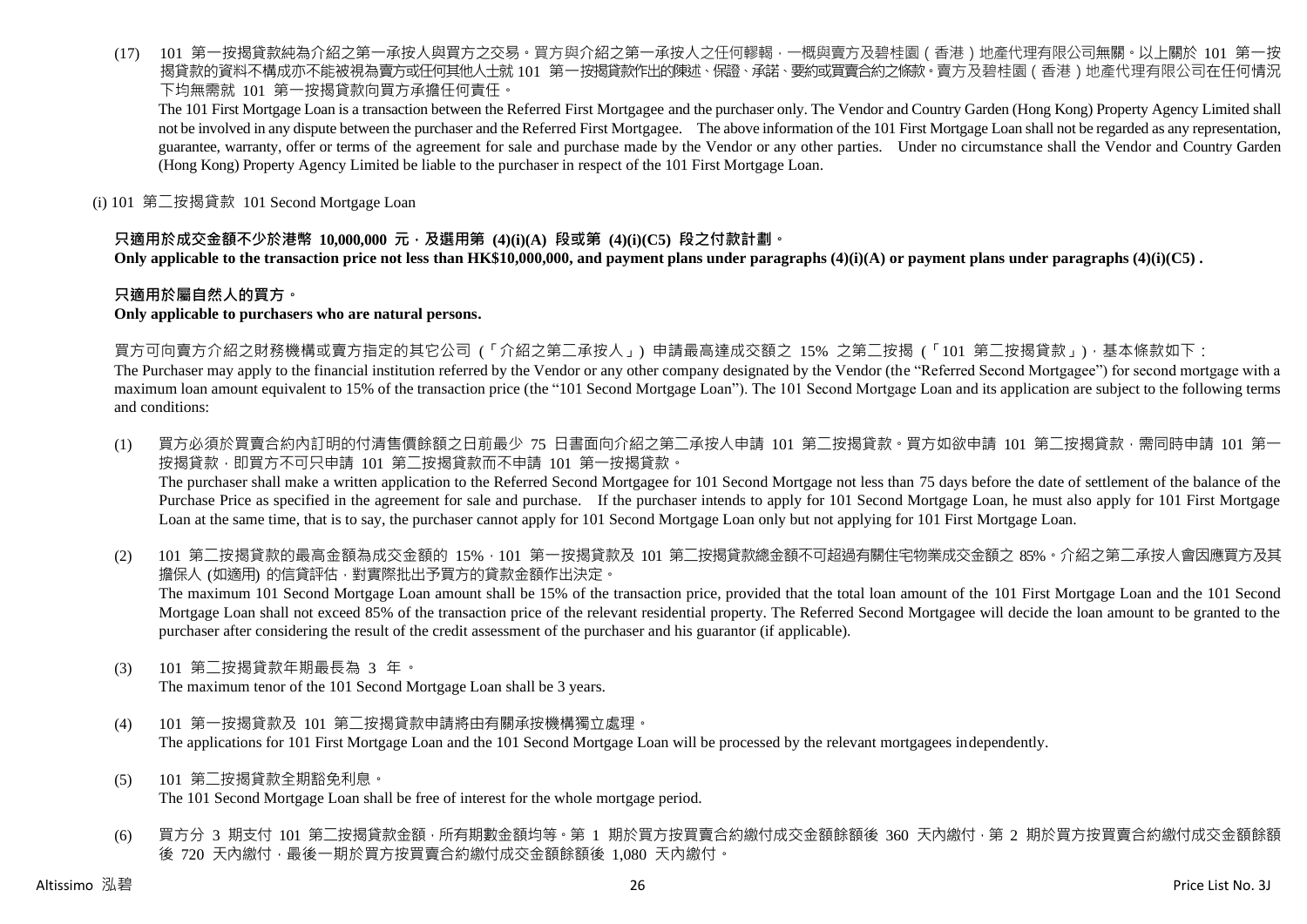The 101 Second Mortgage Loan amount shall be paid by the purchaser in 3 equal instalments. 1<sup>st</sup> instalment shall be paid by the purchaser within 360 days after the date of settlement of the balance of the transaction price as specified in the agreement for sale and purchase. The  $2<sup>nd</sup>$  instalment shall be paid by the purchaser within 720 days after the date of settlement of the balance of the transaction price as specified in the agreement for sale and purchase. The final instalment shall be paid by the purchaser within 1,080 days after the date of settlement of the balance of the transaction price as specified in the agreement for sale and purchase.

(7) 101 第二按揭第貸款申請的審批由介紹之第二承按人全權負責。介紹之第二承按人對是否批出 101 第二按揭貸款有最終決定權。

The Referred Second Mortgagee shall be solely responsible to determine whether to approve the purchasers' application for the 101 Second Mortgage Loan. The Referred Second Mortgagee shall have the final right to decide whether or not to grant the 101 Second Mortgage Loan.

- (8) 所有 101 第二按揭貸款之法律文件必須由賣方或介紹之第二承按人指定之律師行辦理,買方須負責支付一切有關之律師費用及雜費。買方可選擇自行聘用律師作為其代表 律師,在此情況下,買方亦須負責其代表律師有關處理 101 第二按揭貸款的律師費用及雜費。 All legal documents of the 101 Second Mortgage Loan shall be prepared and handled by the solicitors designated by the Vendor or the Referred Second Mortgagee and all relevant legal costs and disbursements shall be borne by the purchaser solely. The purchaser may choose to instruct his own solicitors to act for him and in such event, the purchaser shall also bear his own solicitors' legal costs and disbursements relating to the 101 Second Mortgage Loan.
- (9) 買方須按介紹之第二承按人的要求提供一切所需文件以證明其還款能力,所需文件包括但不限於買方及其擔保人 (如適用) 的信貸報告、收入證明、銀行紀錄及借貸紀錄 (包 括其他貸款,如有)。

The purchaser shall upon request by the Referred Second Mortgagee provide all necessary documents to prove his repayment ability, the necessary documents shall include but not limited to credit report, income proof, bank records and borrowing records (including other loans, if any) of the purchaser and his guarantor(s) (if applicable).

- (10) 不論 101 第二按揭貸款獲批與否,買方仍須按買賣合約完成住宅物業的買賣及繳付全數成交金額。 Irrespective of whether the 101 Second Mortgage Loan is granted or not, the purchaser shall complete the purchase of the residential property and shall pay the transaction price in full in accordance with the agreement for sale and purchase.
- (11) 101 第二按揭貸款受其他條款及細則約束。 The 101 Second Mortgage Loan is subject to other terms and conditions.
- (12) 101 第二按揭貸款純為介紹之第二承按人與買方之交易。買方與介紹之第二承按人之任何轇輵,一概與賣方及碧桂園(香港)地產代理有限公司無關。以上關於 101 第二按揭貸款的 資料不構成亦不能被視為賣方或任何其他人士就 101 第二按揭貸款作出的陳述、保證、承諾、要約或買賣合約之條款。賣方及碧桂園(香港)地產代理有限公司在任何情況下均無 需就 101 第二按揭貸款向買方承擔任何責任。

The 101 Second Mortgage Loan is a transaction between the Referred Second Mortgagee and the purchaser only. The Vendor and Country Garden (Hong Kong) Property Agency Limited shall not be involved in any dispute between the purchaser and the Referred Second Mortgagee. The above information of the 101 Second Mortgage Loan shall not be regarded as any representation, guarantee, warranty offer or terms of the agreement for sale and purchase made by the Vendor or any other parties. Under no circumstance shall the Vendor and Country Garden (Hong Kong) Property Agency Limited be liable to the purchaser in respect of the 101 Second Mortgage Loan.

# (iv) **誰人負責支付買賣該發展項目中的指明住宅物業的有關律師費及印花稅**

**Who is liable to pay the solicitors' fees and stamp duty in connection with the sale and purchase of a specified residential property in the Development**

(a) 如買方選用賣方代表律師處理買賣合約、按揭及轉讓契,賣方同意支付買賣合約及轉讓契兩項法律文件之律師費用。如買方選擇另聘代表律師處理買賣合約、按揭及轉 讓契,買方及賣方須各自負責有關買賣合約及轉讓契兩項法律文件之律師費用。

If the purchaser appoints the vendor's solicitors to handle the agreement for sale and purchase, mortgage and assignment, the vendor agrees to bear the legal cost of the agreement for sale and purchase and the assignment. If the purchaser chooses to instruct his own solicitors to handle the agreement for sale and purchase, mortgage or assignment, each of the vendor and purchaser shall pay his own solicitors' legal fees in respect of the agreement for sale and purchase and the assignment.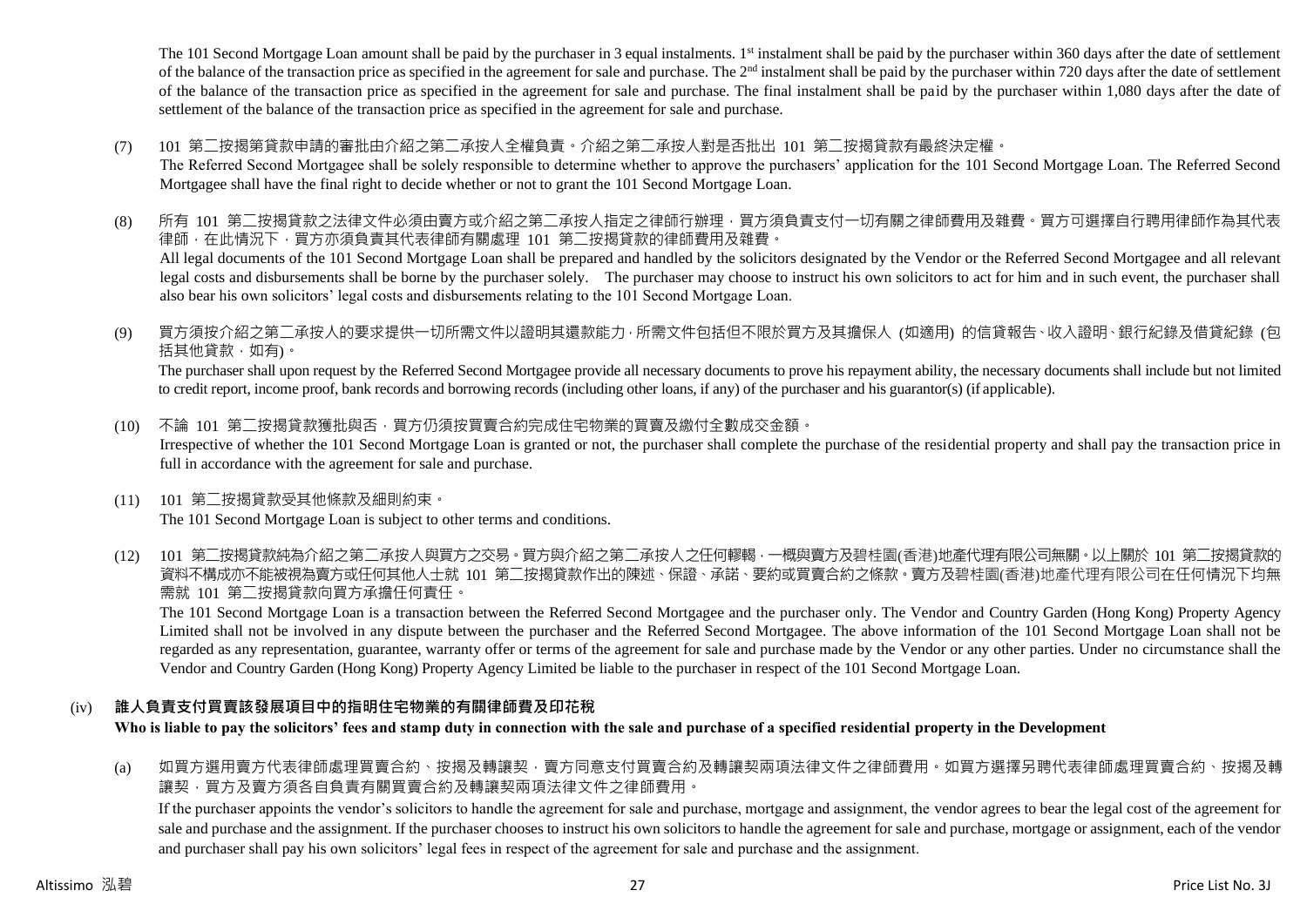(b) 買方須支付一概有關臨時買賣合約、買賣合約及轉讓契的印花稅(包括但不限於任何買方提名書或轉售(如有)的印花稅、額外印花稅、買家印花稅及任何與過期繳付任何 印花稅有關的罰款、利息及附加費等)。

All stamp duties on the preliminary agreement for sale and purchase, the agreement for sale and purchase and the assignment (including without limitation any stamp duty on, if any, nomination or sub-sale, any special stamp duty, any buyer's stamp duty and any penalty, interest and surcharge, etc. for late payment of any stamp duty) will be borne by the purchaser.

# (v) **買方須爲就買賣該發展項目中的指明住宅物業簽立任何文件而支付的費用**

#### **Any charges that are payable by a purchaser for execution of any document in relation to the sale and purchase of a specified residential property in the Development**

有關其他法律文件之律師費如:附加合約、買方提名書、有關樓宇交易之批地文件、大廈公契及其他樓契之核證費、查冊費、註冊費、圖則費及其他實際支出等等,均由買 方負責,一切有關按揭及其他費用均由買方負責。

All legal costs and charges in relation to other legal documents such as supplemental agreement, nomination, certifying fee for Government Lease, deed of mutual covenant and all other title documents, search fee, registration fee, plan fee and all other disbursements shall be borne by the purchaser. The purchase) shall also pay and bear the legal costs and disbursements in respect of any mortgage.

備註: 買方如因任何原因需更改支付條款,必須得賣方事先同意,並須向賣方繳付\$7,500 不可退還手續費及自付全部相關額外費用。

Remark: If a Purchaser would like to change the payment terms for whatever reasons, the prior consent of the Vendor must be obtained and a non-refundable administrative fee of \$7,500 shall be payable by the Purchaser to the Vendor and the Purchaser shall bear all related extra expenses.

# (5) **賣方已委任地產代理在發展項目中的指明住宅物業的出售過程中行事:**

#### **The vendor has appointed estate agents to act in the sale of any specified residential property in the Development:** 賣方委任的代理: Agents appointed by the vendor:

中原地產代理有限公司 Centaline Property Agency Limited

美聯物業代理有限公司 Midland Realty International Limited

利嘉閣地產有限公司 Ricacorp Properties Limited

香港置業(地產代理)有限公司 Hong Kong Property Services (Agency) Limited

世紀 21 集團有限公司及旗下特許經營商 Century 21 Group Limited and Franchisees

#### 香港地產代理商總會有限公司及其特許會員 Hong Kong Real Estate Agencies General Association Limited and Chartered Members